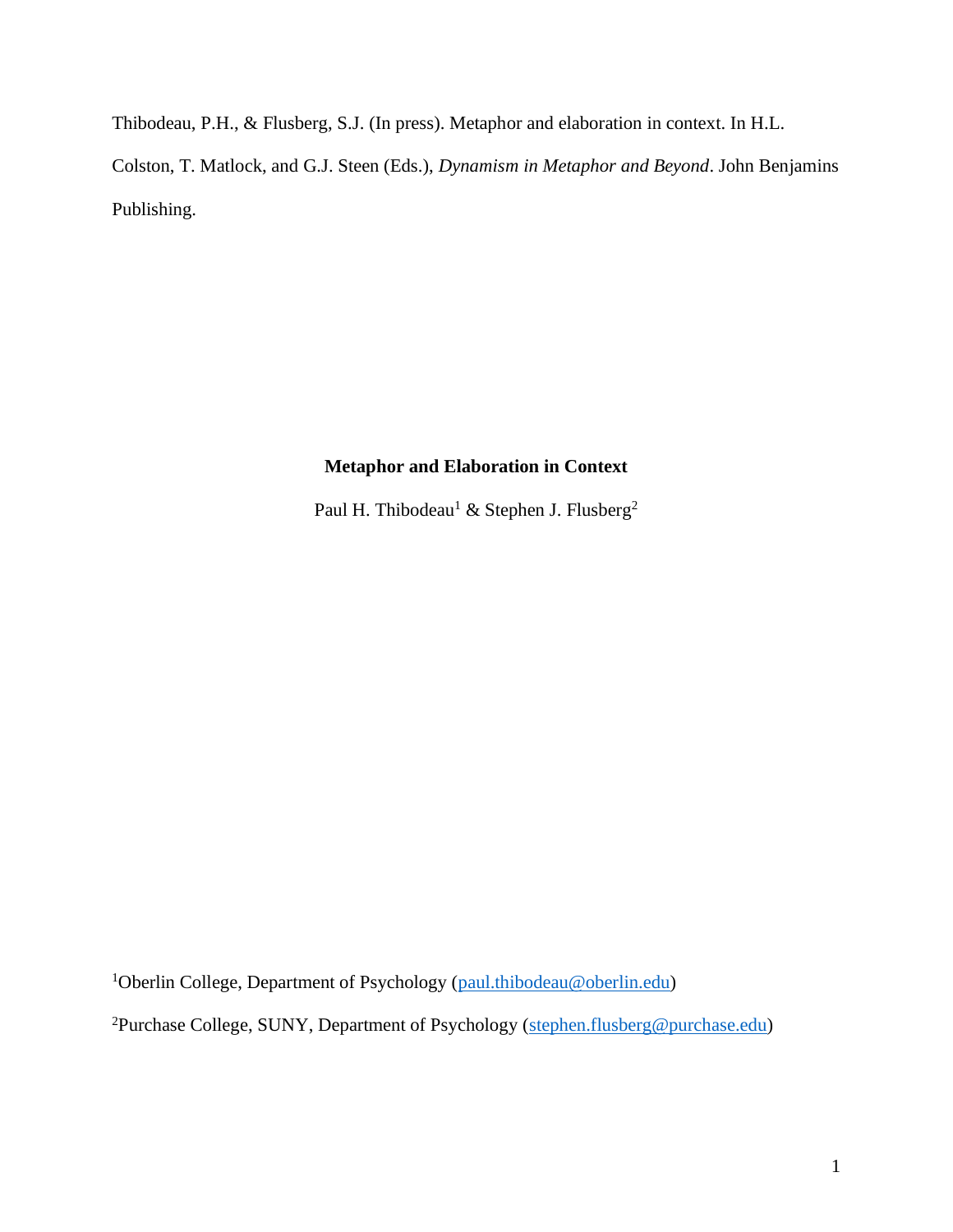## **Introduction**

Consider the following classic—if uninspired—story:

John went to a restaurant.

He ordered lasagna.

Later, he paid and left.

Though the vignette never explicitly mentions what or whether John ate, whether he talked to a server, or why he paid, people readily infer these details (Bower, Black, & Turner, 1979). John probably ate lasagna (since that's what he ordered), he probably ordered the lasagna from a server, and he probably paid because food at restaurants costs money. John's culinary adventure illustrates the *elaboration problem* in the study of discourse comprehension. Narratives "are usually elliptical and abbreviated, *suggesting* far more than they say *explicitly*" (p. 177-178; Bower, Black, & Turner, 1979. Emphasis added). People, however, usually understand them without much trouble.

The ease with which we comprehend narratives in context reflects the fact that we integrate linguistic input with prior knowledge (Graesser, Millis, & Zwaan, 1997). This type of prior knowledge––often called scripts, schemas, or frames––is relatively abstract and includes information about objects, agents, and causal relationships that are typical in the domain in question (Gentner, 1983; Kintsch, & van Dijk, 1978; Mandler, 2014; Minsky, 1975; Rumelhart, 1975; Schank & Abelson, 1977). An important property of schematic knowledge is that it is shared among members of a linguistic community; it comprises the common ground which enables speakers to be efficient and relevant when they talk (Clark, 1996; Grice, 1975; Sperber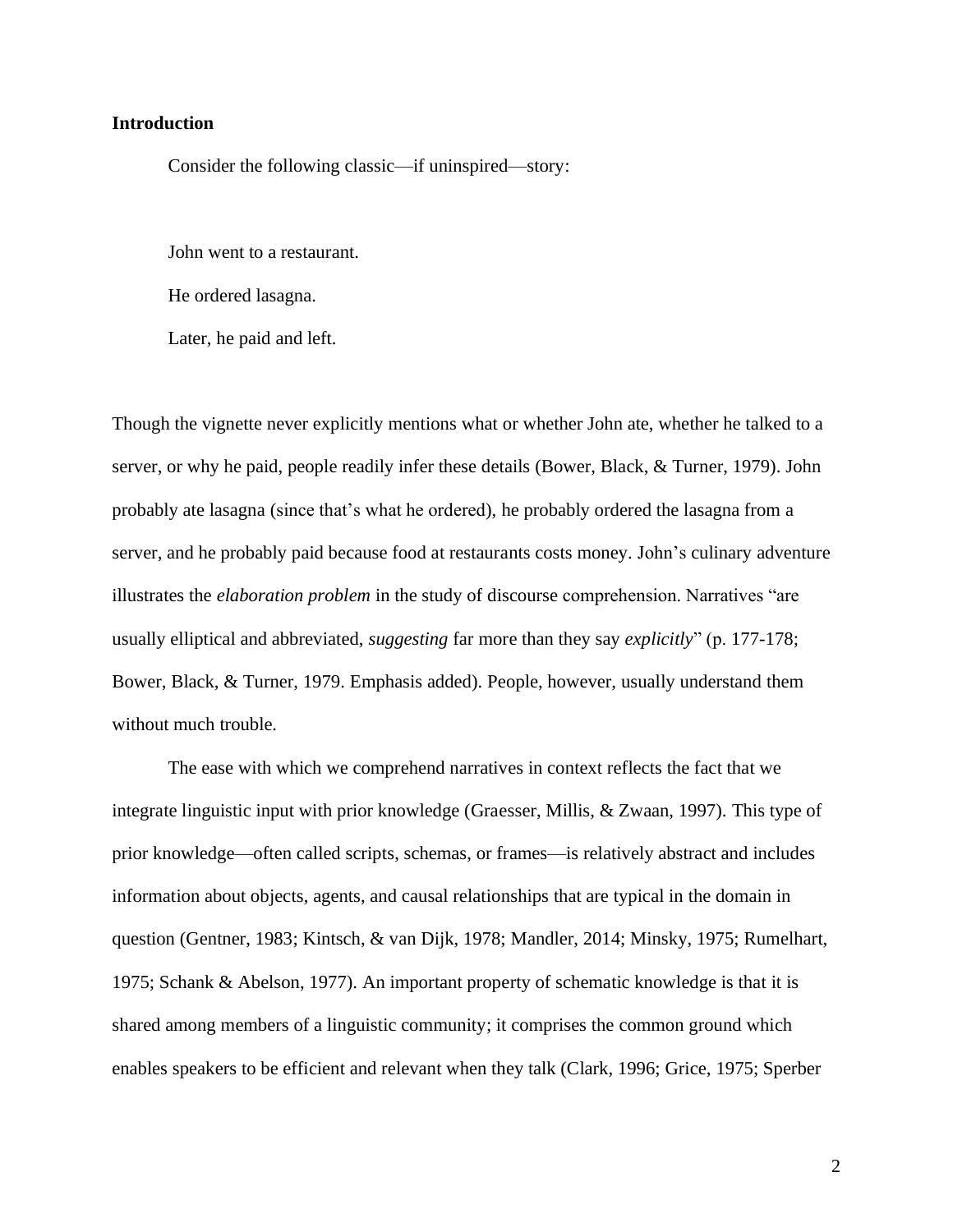& Wilson, 1987). For example, when a group of college students was asked to "write a list of actions describing what people generally do when they [attend a lecture, visit a doctor, shop at a grocery store, or get ready for school]," there was widespread agreement about the "basic actions" that constituted each event (Bower, Black & Turner, 1979). You won't be surprised to hear that eating at a restaurant typically involves "being seated," "looking at a menu," "ordering," "eating," "paying," and "leaving" (in that order). People are faster to process descriptions of events that conform to these canonical story scripts (e.g., Bower, Black & Turner, 1979), and they are more likely to remember experiences in a way that is consistent with familiar cultural schemas (e.g., Bartlett, 1932).

That said, there are many important domains––like *criminal justice* and *politics*––that lack a singular well-defined schema, either because the subject is too complex or because it affords many competing conceptualizations, or both. In such cases, speakers often rely on *figurative* descriptions that invite a comparison between the topic of conversation and a less complex domain. <sup>1</sup> When we talk about a "crime *epidemic*" or a "*gridlocked* political system," for example, we are speaking metaphorically, borrowing language from one domain to describe another. Lakoff and Johnson (1980) showed that systems of *conventional* metaphors like these suffuse natural language: Crime not only spreads like a "*viral epidemic, plaguing* cities and *infecting* communities," it is a problem that politicians and law enforcement officers seek to "*diagnose* and *treat*." In this way, conventional metaphors draw on elaborate *mappings* between disparate domains like CRIME IS A VIRUS and GOVERNMENT IS A VEHICLE.<sup>2</sup> Importantly, the source

<sup>&</sup>lt;sup>1</sup> Indeed, recent work has found an especially high prevalence of metaphor in academic articles (17% metaphorical), compared to news stories (15%), fiction (11%), and conversation (7%)––possibly because of the abstractness and complexity of academic domains of study (Gibbs, 2015; Steen et al., 2010). In one study, for example, researchers found that 29% of words in academic discourse on music was metaphor-related (Pérez-Sobrino & Julich, 2014). <sup>2</sup> See the MetaNet Metaphor Wiki for a catalog of conceptual metaphors

<sup>(</sup>https://metaphor.icsi.berkeley.edu/pub/en/).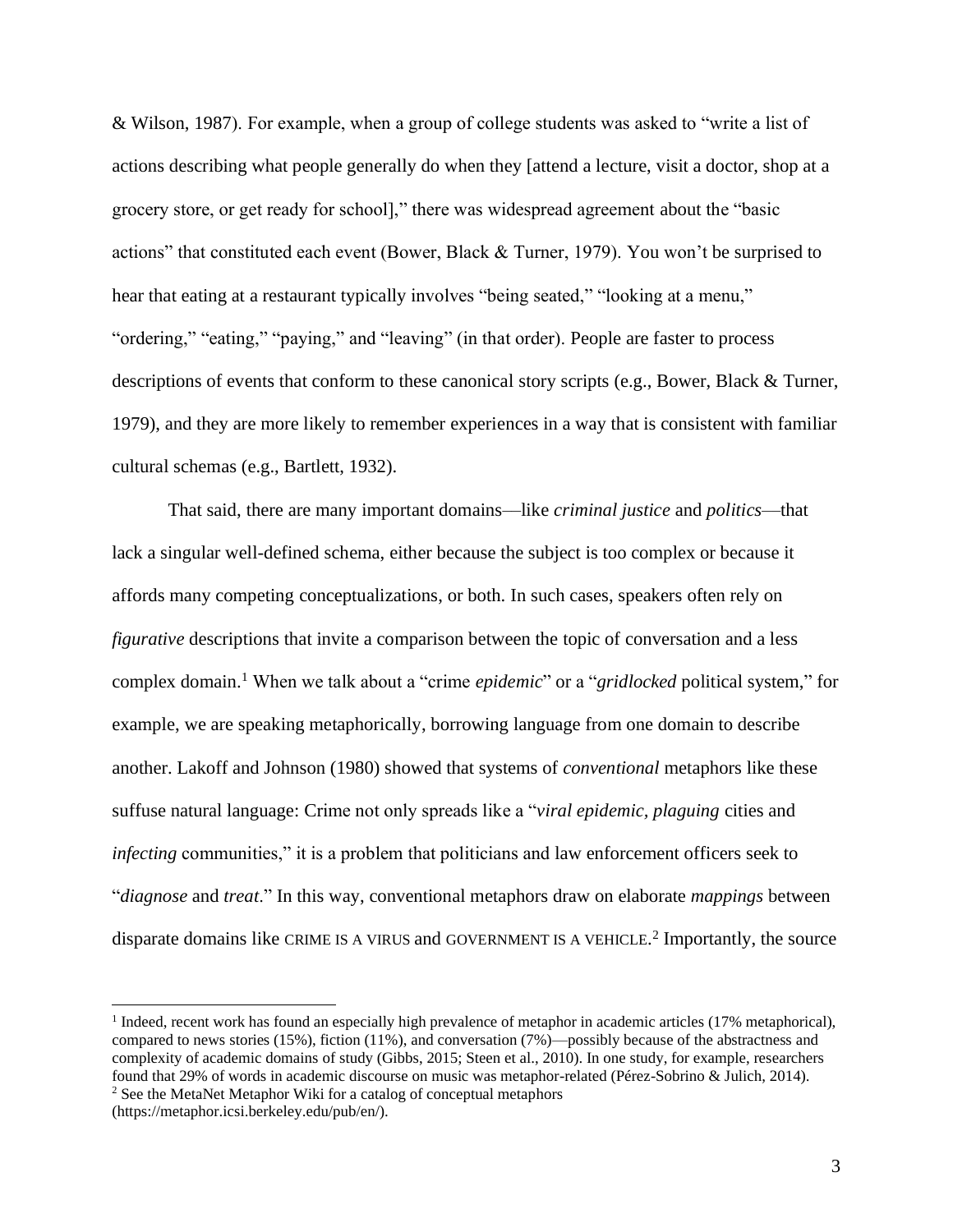domains in these types of metaphors (VIRUS, VEHICLE) tend to be associated with familiar and clearly delineated conceptual schemas (Lakoff & Johnson, 1980, 1999; Flusberg, Matlock, & Thibodeau, 2018).

Lakoff and Johnson (1980) famously argued that the prevalence and systematicity of metaphor in language shows that "the human conceptual system is metaphorically structured and defined" (p. 6). Consequently, the mappings they document have been called *conceptual metaphors*, and their broader theoretical claim about the role of metaphor in mental representation has been called *conceptual metaphor theory* (CMT). According to CMT, we don't just *speak* metaphorically, we *think* metaphorically. These claims challenged longstanding assumptions about the nature of language and cognition (Gibbs, 1994) and inspired heated debates about the representations and processes involved in metaphor comprehension (e.g., Gibbs, 1996, 2011; McGlone, 2007, 2011; Murphy, 1996, 1997; Pinker, 2007; for an overview of these *Metaphor Wars*, see Gibbs, 2017). More recently, CMT has motivated many researchers to investigate the power of metaphor to shape how we talk, think, and reason about the topics we care most about.

In this chapter, we situate recent studies of metaphor comprehension and metaphor framing under broader theories of discourse processing, drawing out the connections between classic work on narratives, schemas, and elaboration and contemporary research on metaphor. This approach emphasizes that language is used to solve coordination problems in a socialpragmatic context (Clark, 1996; Steen, 2008). That is, listeners actively use language in combination with other sources of information (prior knowledge, gesture, and so on) to construct mental models in working memory that they can use to make decisions and act in a dynamic social world (Boroditsky, 2000; Gibbs, 1994; Graesser, Millis, & Zwaan, 1997). Just as reading a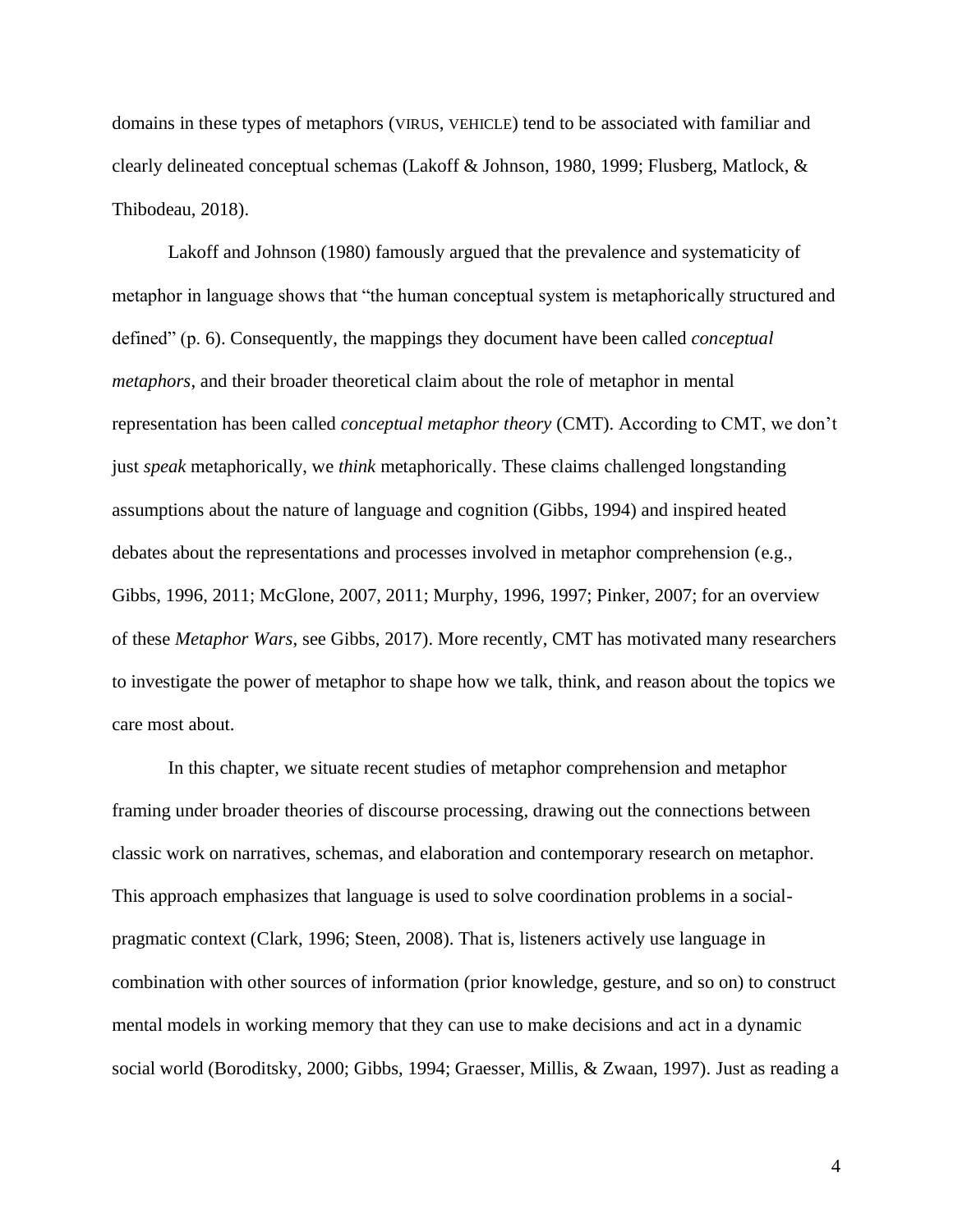sentence like "John went to a restaurant" calls to mind general knowledge about restaurants which helps the listener build a richer "online" representation of the event than is communicated in the linguistic input alone––so too does reading about a "crime *epidemic*" call to mind salient schematic knowledge associated with the source domain (VIRUS), which helps the listener build a richer representation of the target domain (CRIME) that can drive decision-making.

Grounding recent research on metaphor in well-established empirical work on language processing does three things: (1) it exposes certain limitations associated with alternative accounts of metaphor processing, (2) it helps make sense of a broad range of findings on the role of metaphor in persuasive communications and decision-making, and (3) it points to several promising avenues for future research by drawing attention to what a strict "schematic elaboration" model of metaphor processing leaves out or ignores. Exploring these consequences, we hope, helps nudge people towards a more dynamical view of metaphor in cognition and communication (cf. Gibbs & Colston, 2012).

#### **Metaphoric Mappings in Language & Thought**

Consider the following story of a romantic relationship (which, if we're being honest, is only slightly more interesting than John's trip to café Lasagna):

Bill and Lauren have been together for three years. There have been *potholes* along the way and now they are at a *junction*. The relationship has *stalled*.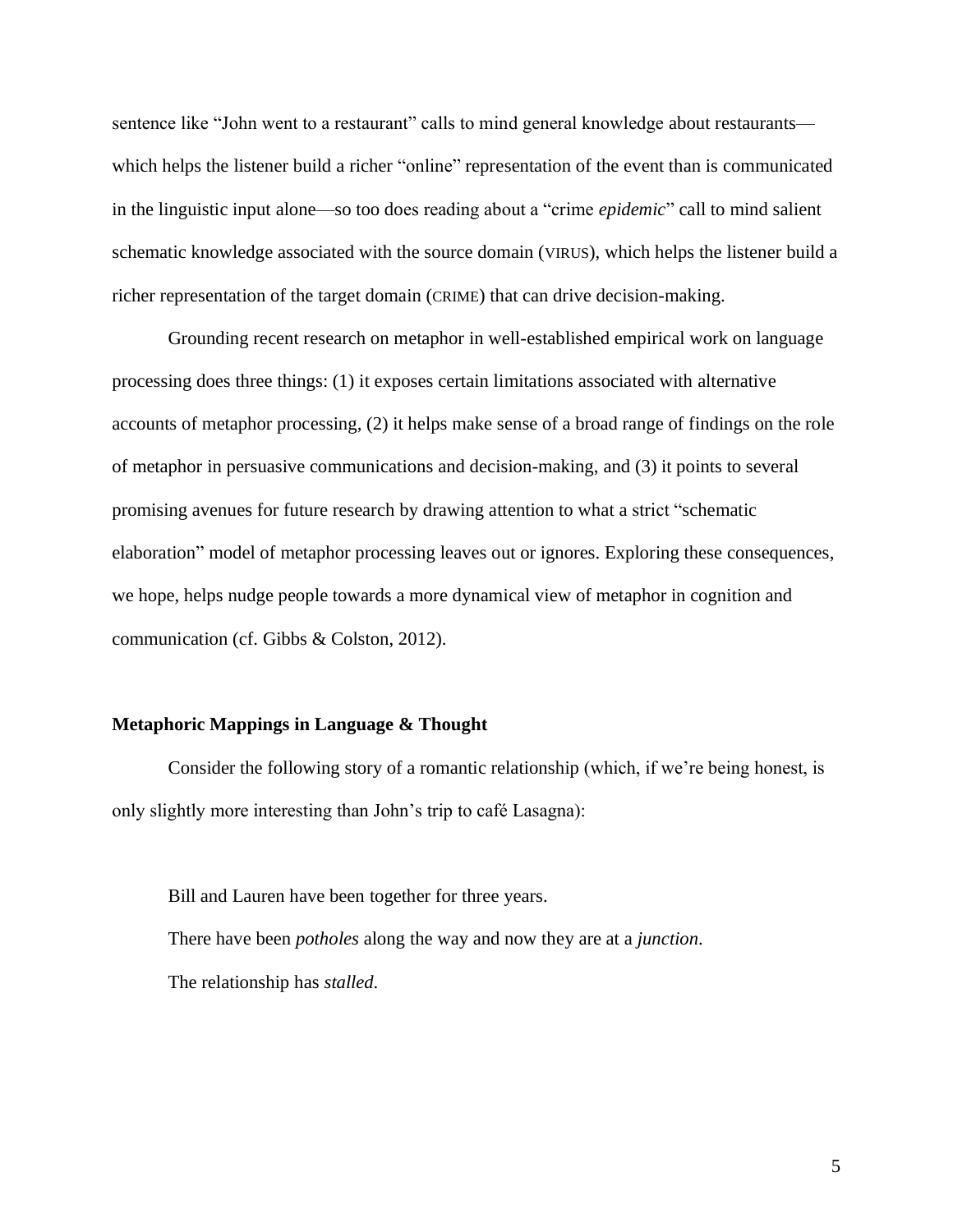People readily understand this story to mean that Bill and Lauren are experiencing challenges in their relationship, although this point is never made with explicit literal language, or even conventional metaphoric language. Instead, it is conveyed through novel instances of the conceptual metaphor RELATIONSHIPS ARE JOURNEYS. In this case, the relationship is characterized as similar to a road trip in a car. The time that Bill and Lauren have been together is mapped onto what people know about roads, which can be smooth or bumpy or full of holes. The current status of the relationship is like a car that has stopped at an intersection. The relationship might be able to continue into the future (moving forward), but it might not. Getting the relationship going again will take some effort.

Cognitive scientists generally agree that making meaning from *novel* metaphors involves a "mapping" process, whereby features and relations from the source domain are projected or mapped onto the structure of the target domain via a process of analogy-making (e.g., Bowdle  $\&$ Gentner, 2005; Keysar, Shen, Glucksberg, & Horton, 2000). We have illustrated this process in the previous paragraph, though it may unfold spontaneously and unconsciously in the course of everyday communication. There is disagreement, however, over whether *conventional* metaphoric expressions activate conceptual mappings in the moment: "conceptual mappings are not routinely used when people comprehend conventional expressions" (p. 579, Keysar et al., 2000).

This points to a critical limitation of early formulations of CMT from a cognitive psychological perspective: its reliance on *linguistic* evidence alone in making *psychological* claims. On the one hand, conventional metaphors in language could reflect the metaphorical nature of the human conceptual system. Reading a phrase like "crime *epidemic*" might instantiate a conceptual mapping that leverages what people know about virus problems to structure their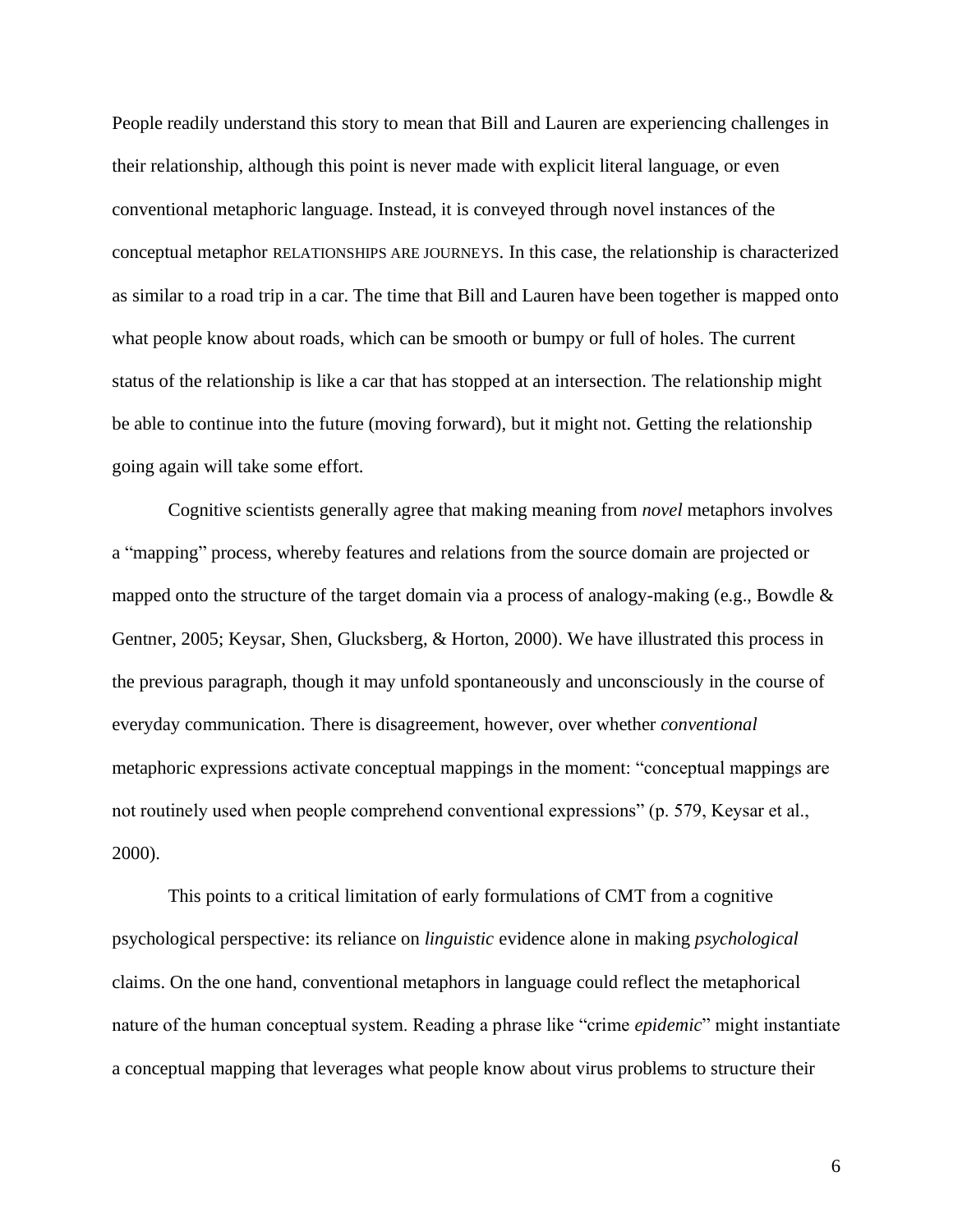thinking about crime. This could be why conventional metaphors in natural language are prevalent and systematic. On the other hand, people may simply process most conventional metaphors in language idiomatically. Phrases like "kick the bucket*"* and "red herring*"* are idiomatic expressions with established lexicalized meanings in English that can be understood directly (i.e. without activating a conceptual mapping). That is, people just seem to know that "kick the bucket*"* means "to die" and "red herring*"* means "a misleading fact." On this alternative view, the prevalence and systematicity of conventional metaphor in language reflects general patterns of semantic change over time, not how individual speakers of a language process conventional metaphors or use them to think (e.g., Murphy, 1996; Pinker, 2006; but see Gibbs, 1996).

The tools developed by cognitive psychologists to study narrative comprehension are well suited to testing the divergent predictions of these accounts. One approach has been to compare how quickly people read novel metaphoric target sentences in different contexts. Bill and Lauren's tragic love story contains novel instances of the conceptual mapping RELATIONSHIPS ARE JOURNEYS. A similar meaning can be expressed with conventional metaphors that appeal to the same conceptual mapping or with non-metaphorical language (see Table 1).

**Table 1**. Example stimulus from Thibodeau and Durgin (2008). Italics added to highlight instances of metaphor.

| <b>Novel</b> | Bill and Lauren have been together for three years. There have been             |
|--------------|---------------------------------------------------------------------------------|
| metaphorical | <i>potholes</i> along the way and now they are at a <i>junction</i> . Their     |
|              | relationship is <i>stalled</i> .                                                |
| Conventional | Bill and Lauren have been together for three years. It has been a <i>long</i> , |
| metaphorical | bumpy road and now they are at a crossroad. Their relationship isn't            |
|              | going anywhere.                                                                 |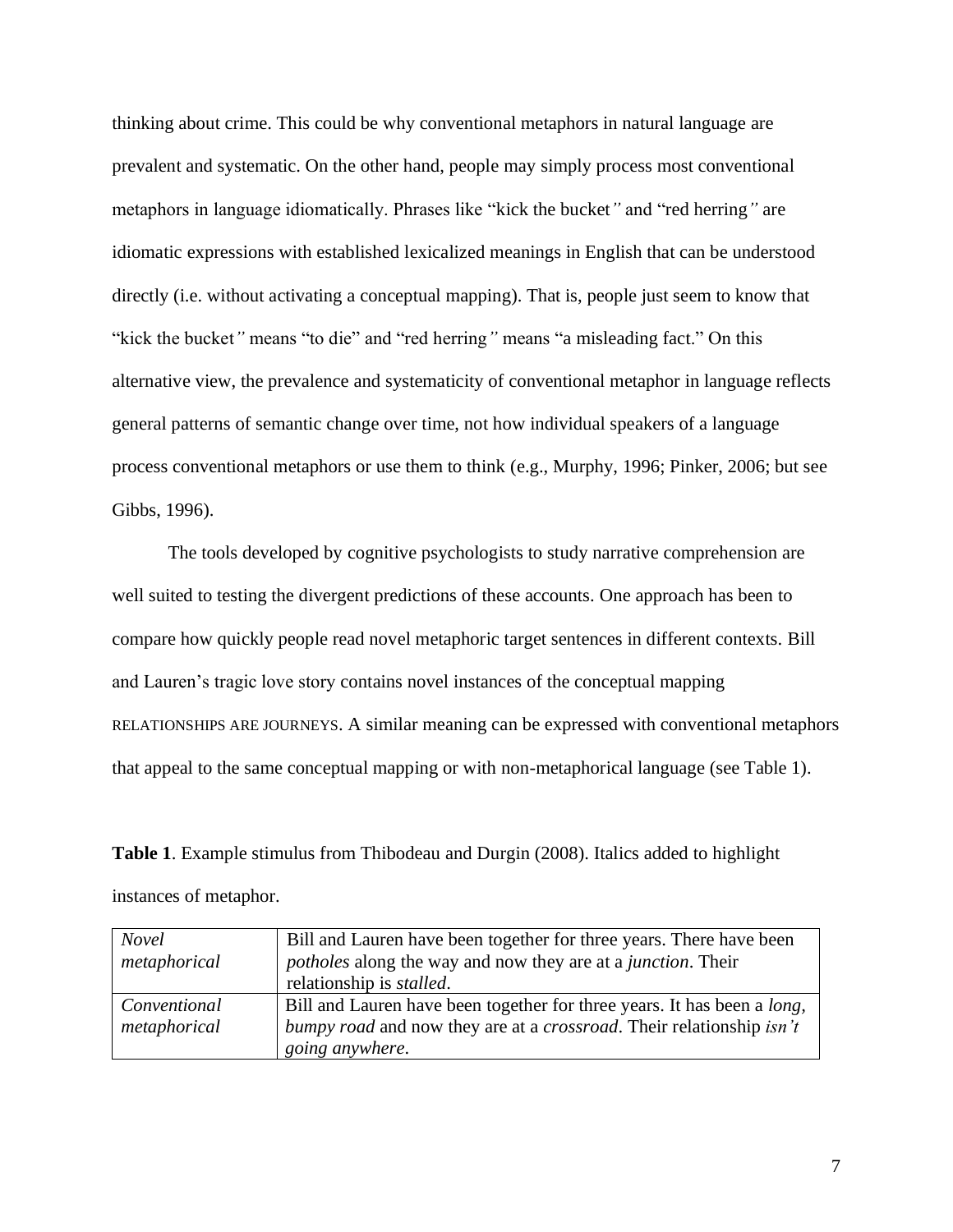| Non-metaphorical | Bill and Lauren have been together for three years. They have had  |
|------------------|--------------------------------------------------------------------|
|                  | problems in their relationship and now they have to make a choice. |
|                  | Their relationship isn't good.                                     |
| TARGET           | They are in serious need of a <i>jumpstart</i> .                   |

In one study, participants read one of three versions of a scenario, followed by a target sentence (Thibodeau & Durgin, 2008). The scenario was either presented with novel metaphorical language, conventional metaphorical language, or non-metaphorical language. After reading the scenario, participants were timed reading a target sentence like, "They are in serious need of a *jumpstart*." In every case, the target sentence extended the conceptual mapping that was instantiated by the novel and conventional metaphorical language. It was designed so that people could still understand its meaning in the context of non-metaphorical language, but it would take some work (i.e., a mapping).

As expected, people took longer to read the target sentence after reading the *nonmetaphorical* description of the story relative to the *novel* metaphorical description of the story. This is because participants reading the novel metaphorical description would have already generated the mapping between journeys and relationships before reading the schematically congruent target sentence. The critical condition examined how long it took people to read the target sentence in the *conventional* metaphorical condition. If people read the target sentence quickly in that context, it would suggest that we activate conceptual mappings for conventional metaphoric expressions, not just novel ones. If they read it slowly, it would suggest that conventional metaphors are processed more like literal language. The results showed that people read the target sentence as quickly in the conventional metaphorical condition as in the novel metaphorical condition, providing evidence that conventional metaphors call to mind more elaborate knowledge about relationships between the source and target domains.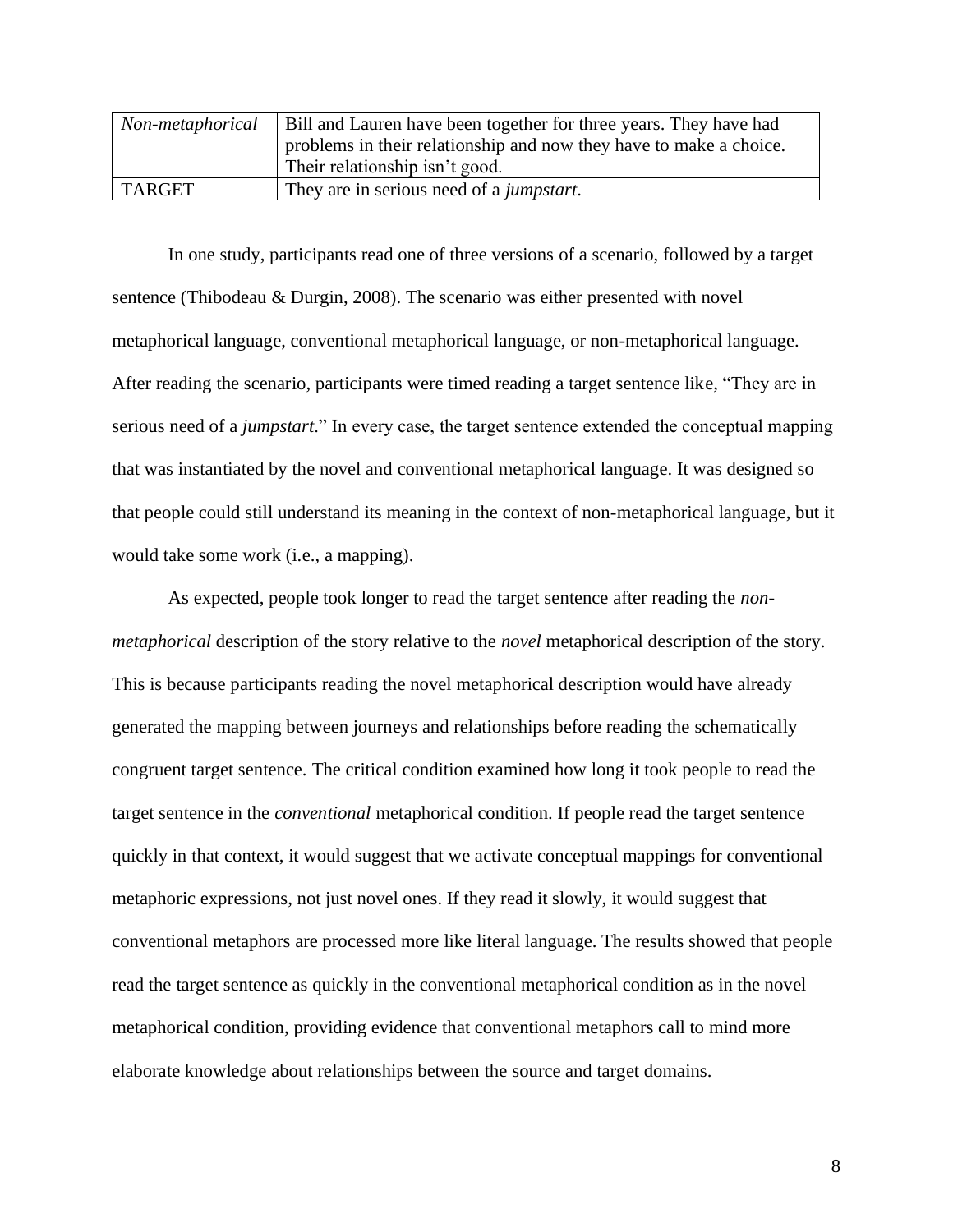One alternative explanation for this finding is that reading metaphorical language––be it novel or conventional––caused people adopt a particular "cognitive style" that facilitated subsequent processing of the metaphoric target sentence. Maybe reading one metaphor facilitates processing of another, irrespective of their conceptual mappings, because it leads people to think more creatively or abstractly in general. To test this explanation, a follow-up experiment contrasted how quickly people read a novel metaphoric target sentence after reading related or unrelated conceptual metaphors. For example, the story below appeals to the conceptual metaphor RELATIONSHIPS ARE PATIENTS but expresses a similar meaning as the examples above.

Bill and Lauren have been together for three years.

Their relationship has been *unhealthy* before, but now it is nearly *dead*.

The results of this experiment supported the view that conventional metaphors activate conceptual mappings, rather than a particular cognitive style. Participants understood *matched* target sentences (i.e., those where initial and target sentences drew on the same conceptual metaphor) faster than *mixed* metaphor target sentences. For example, the target sentence "They'd better find some medicine fast" was understood more quickly when the relationship had been described as a metaphorical PATIENT, whereas the target sentence "They need a better navigation system" was understood faster when the relationship had been described as a metaphorical JOURNEY. The amount of time it took participants to read the target sentences after a nonmetaphorical description of the scenario was similar to how long it took them to read the target sentence in the mixed metaphor condition. Together, these studies suggest that understanding metaphors in language––conventional or novel––activates elaborate conceptual schemas (see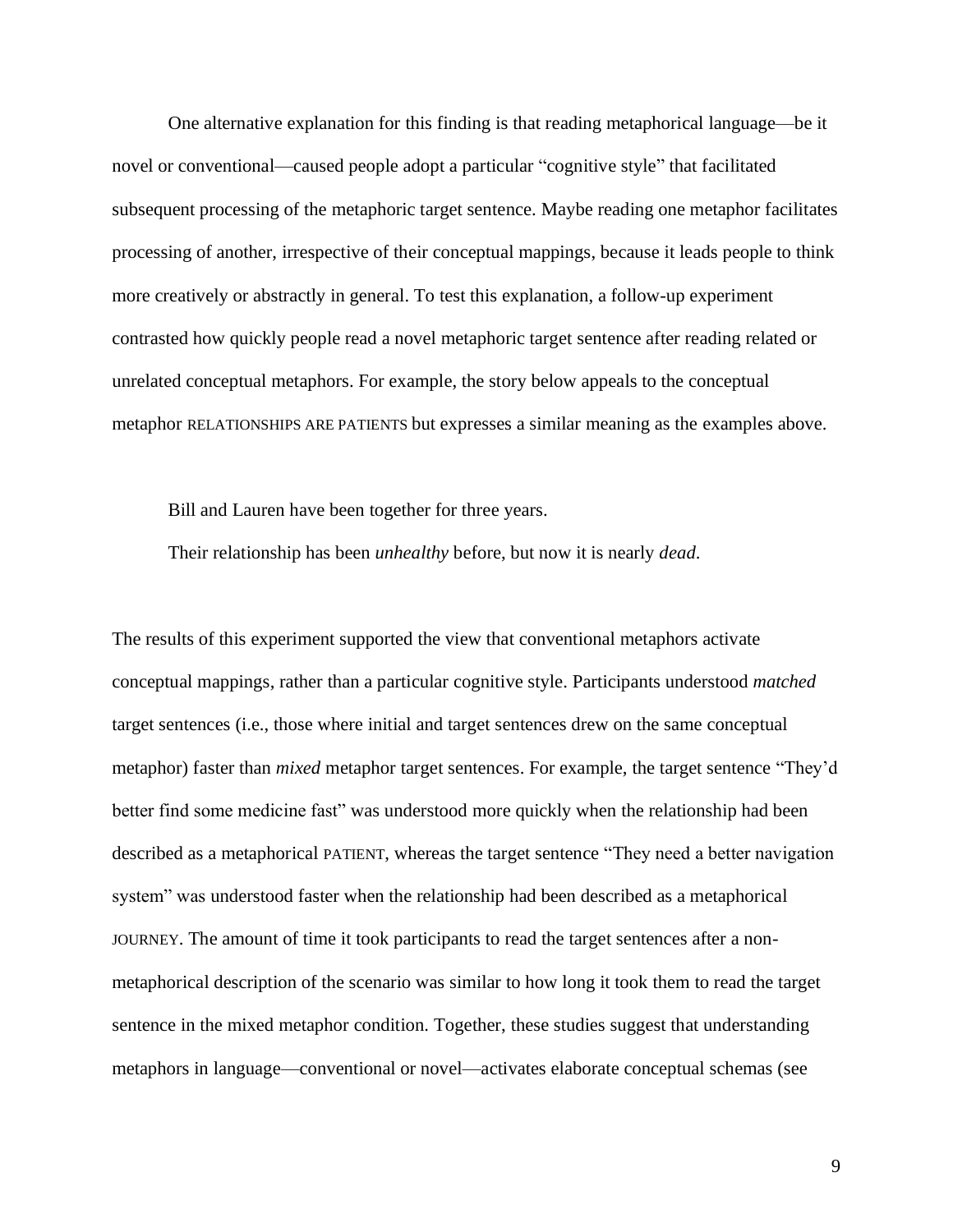also Gibbs, 1984; Nayak & Gibbs, 1990). That said, one alternative possibility is that this type of facilitation effect is simply the result of lexical priming (e.g., McGlone, 2011). We explore this question later in the chapter.

#### **Metaphor Framing in Decision-Making**

The overarching claim of this chapter is that metaphors help people structure and elaborate on mental representations of the domains that they're used to describe. If metaphors play such a role, then we should be able to measure these effects in decision-making tasks. For example, framing a problem with different metaphors should lead people to draw different inferences about how to solve it. This possibility has been tested in a variety of domains that are fundamental to a well-functioning society and our everyday life, revealing effects of metaphors on reasoning about cancer, loving relationships, educational goals, immigration, global warming, federal budgets, law enforcement, and a host of other issues (e.g., Elmore & Luna-Lucero, 2016; Flusberg, Lauria, Balko & Thibodeau, 2020; Flusberg, Matlock, & Thibodeau, 2017; Hauser & Schwarz, 2015; Landau, Sullivan, & Greenberg, 2009; Robins & Mayer, 2000; Thibodeau, 2016; Thibodeau, Crow, & Flusberg, 2018; Thibodeau & Flusberg, 2017).

In a typical metaphor framing study, participants first read a brief paragraph about a complex topic containing one of two different metaphors<sup>3</sup> and are then asked to make a judgment or decision about the target issue. The metaphors are intended to call to mind distinct conceptual schemas that highlight unique aspects of the target domain and generate different entailments for how to deal with the problem. For example, framing CRIME as a VIRUS leads people to think

<sup>3</sup> Sometimes a non-metaphorical control condition is included as well (e.g., Flusberg, Matlock, & Thibodeau, 2017; Steen, Reijnierse, & Burgers, 2014), but see Thibodeau (2017) and Thibodeau & Boroditsky (2015) for limitations associated with this approach.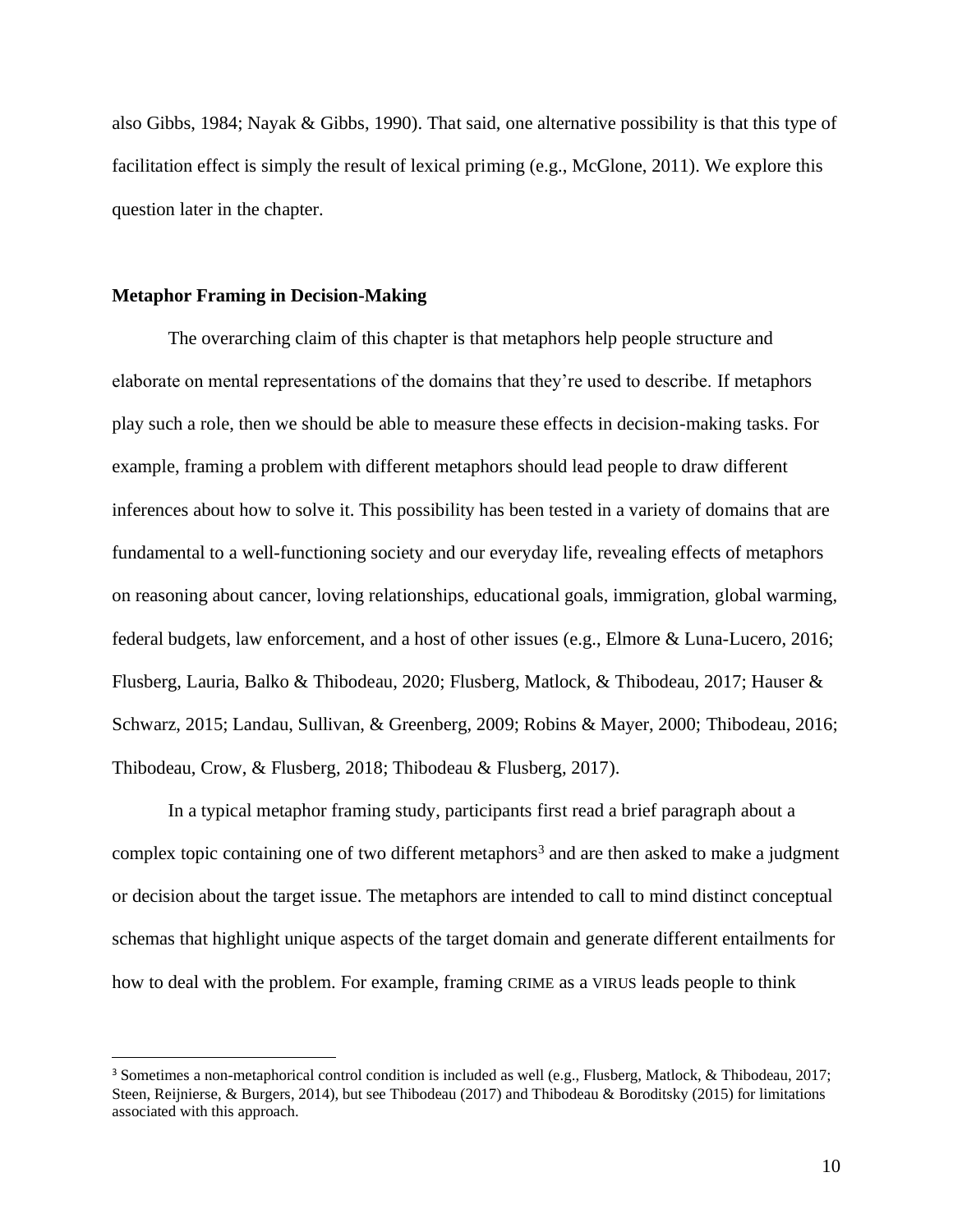about the spread of crime through a city, the conditions that facilitate its transmission, and how to improve these conditions. Framing CRIME as a BEAST leads people to think about the individual violent actions of criminals and the role of law enforcement in capturing and caging criminals. Several studies have shown that, compared to framing CRIME as a BEAST, framing CRIME as a VIRUS makes people more likely to endorse crime-reduction strategies that focus on social reform than on enforcement-based strategies (and vice versa; Christmann & Göhring, 2016; Thibodeau & Boroditsky, 2011, 2013). That is, people tend to prefer solutions to the crime problem that are conceptually congruent with the metaphorical source domain schema.

In line with research on the role of schematic knowledge in narrative language processing (e.g., Bransford & Johnson, 1972), metaphors seem to be most effective when they are presented early in a stream of processing (Read, Cesa, Jones, & Collins, 1990; Reijnierse, Burgers, Krenmayr, & Steen, 2015; Sopory & Dillard, 2002; Thibodeau, 2017). For example, reading about a crime problem that *starts* with a metaphorical comparison to a virus or beast problem influences how people suggest solving it, but reading about a crime problem that *ends* with one of these metaphorical comparisons does not (Thibodeau & Boroditsky, 2011). Because language processing unfolds dynamically over time, a frame that is presented early (metaphorical or otherwise) is in a position to activate a conceptual schema that can scaffold how people interpret and make sense of downstream linguistic input (which may be ambiguous or open to multiple construals; Thibodeau & Boroditsky, 2011; Tversky & Kahneman, 1981). Conversely, a frame that is presented later in the linguistic stream may be relatively ineffective because people will have already constructed a particular mental representation of the topic at hand, which could be difficult to shift in the moment.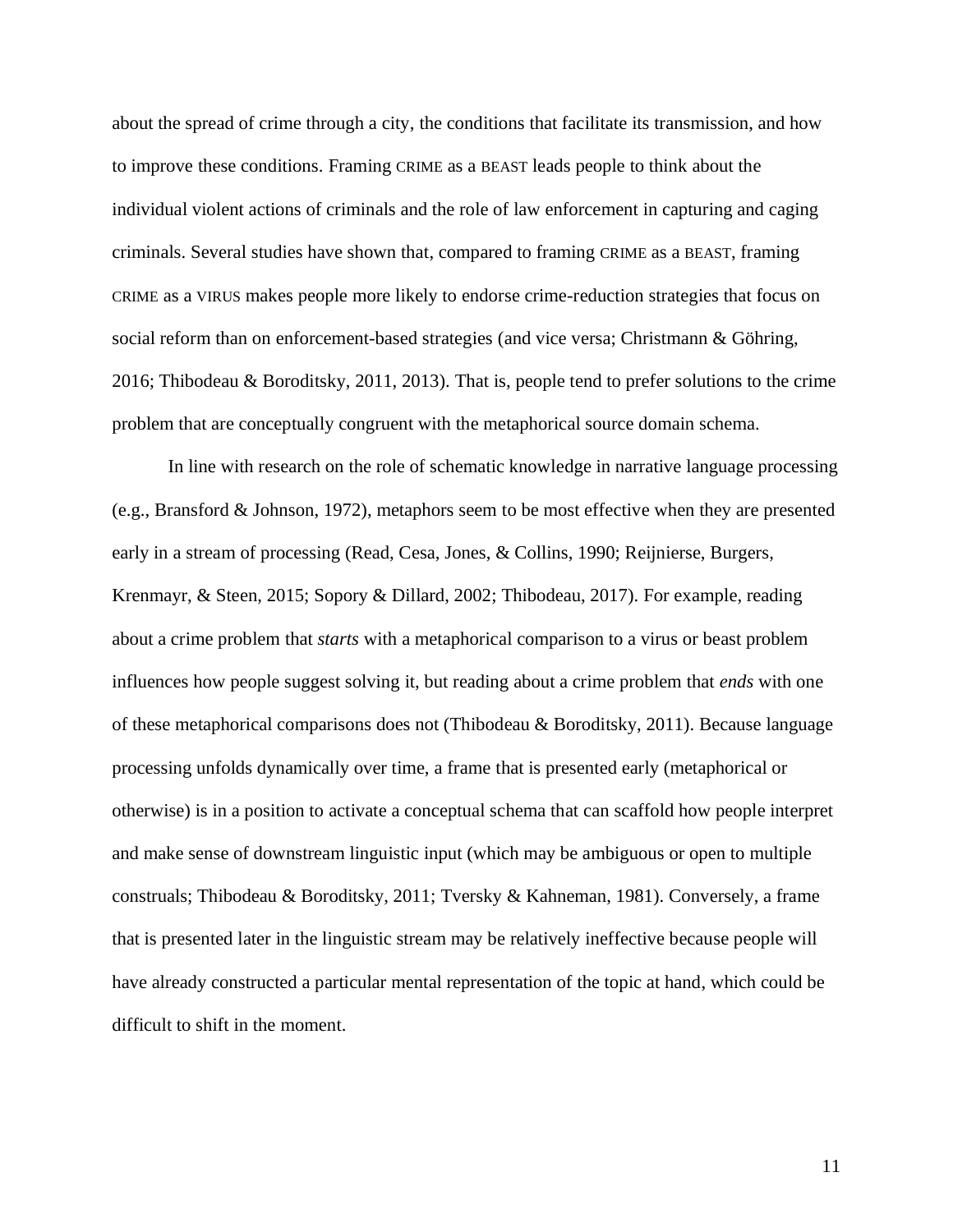In addition, people are more likely to endorse a course of action when it is described in a way that makes it more compatible with the metaphorical frame (Keefer, Landau, Sullivan, & Rothschild, 2014; Hauser & Schwarz, 2015; Landau, Keefer, & Swanson, 2017; Thibodeau, 2016). For instance, when social reforms are framed as a way to "treat" a metaphorical *virus* and enforcement tactics are framed as a way to "fight" a metaphorical *beast*, people are especially likely to suggest the metaphor-consistent response to crime (Flusberg et al., 2020; Thibodeau, 2016). That said, people are often unaware of a metaphor's influence in metaphor framing studies. When asked to explain their decision about a metaphorically framed problem, participants rarely seem to think the metaphor was a significant factor. Indeed, many cannot even remember what metaphor they read even though the results of the study suggest that it influenced how they thought about the issue (Thibodeau, 2017; Thibodeau & Boroditsky, 2013; but see Flusberg et al., 2020).

Finally, recent work on metaphor framing has begun exploring how different types of metaphors affect decision making (e.g., Gentner & Asmuth, 2017; Thibodeau, Winneg, Frantz, & Flusberg, 2016; Vendetti, Wu, & Holyoak, 2014). One way that metaphors vary is in the degree to which they draw on "deep" relational structure––as opposed to more superficial features––of the source domain (Gentner, 1983). For example, the conceptual metaphor CRIME IS A VIRUS seems to call on a *system* of knowledge about the causes and consequences of viral infections. On the other hand, "The sun is an orange" is more of a feature-based metaphor, drawing attention to the shape and color of the objects (i.e., both are round and orange). One study found that reading a series of more *systemic* metaphors induces a "systems thinking" mindset, in which people are more attentive to structural forces of domains (Thibodeau, Winneg, Frantz, & Flusberg, 2016). This work highlights the fact that metaphors vary with respect to the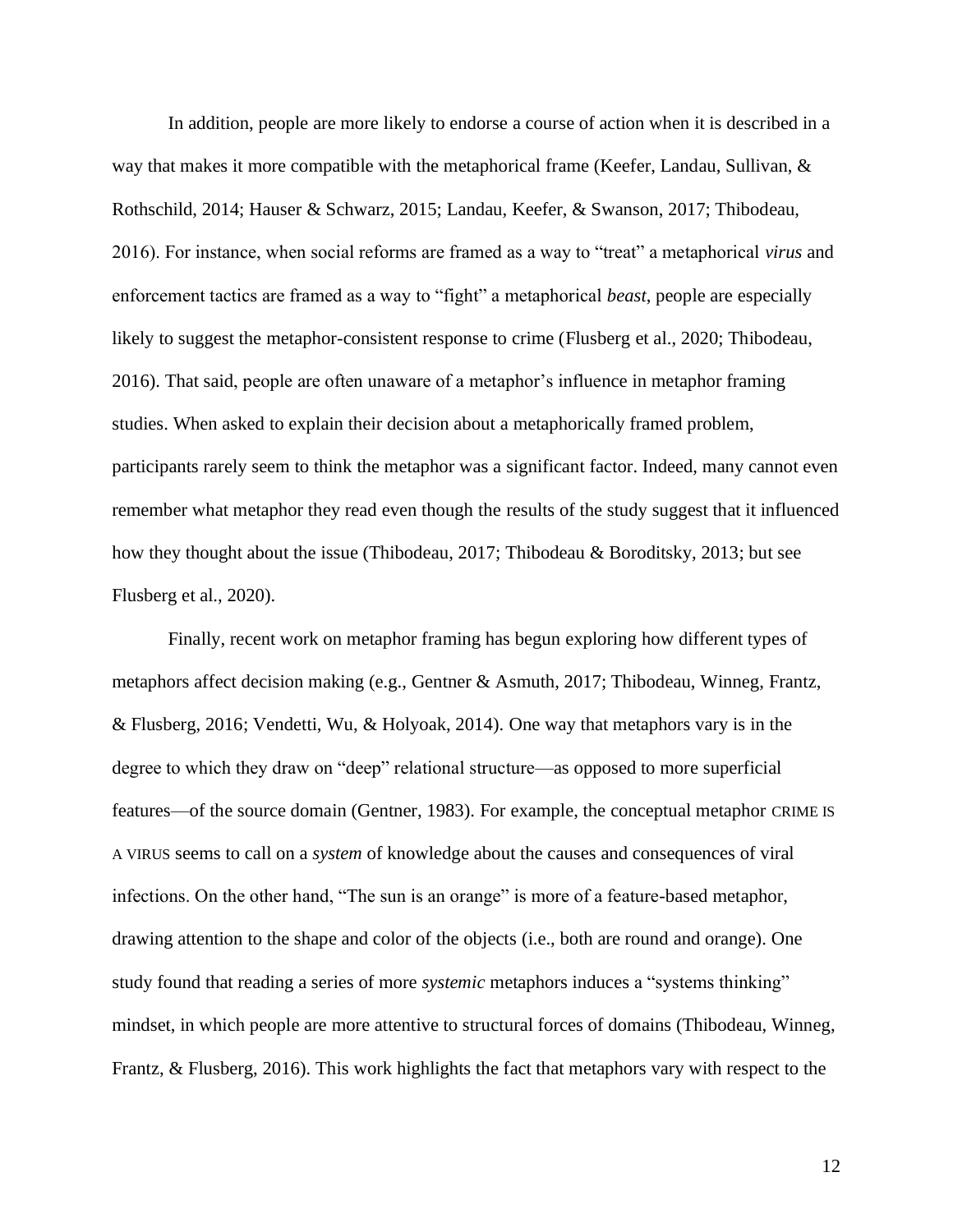schematic elaboration they elicit, which may have implications for the efficacy of metaphor framing in different contexts.

#### **Are Metaphors Just Lexical Primes?**

So far, we have been using the terms "schematic elaboration" and "mapping" to explain how people process and use metaphors—an account which dovetails with classic work on narrative comprehension. But there is a simpler, alternative account of the findings we have described that says metaphors are simply *lexical primes* that activate associated words and concepts. On this view, reading a conventional metaphor doesn't generate an elaborate mapping across domains; rather it activates words that are semantically associated with the metaphor, which can then be processed more quickly (e.g., McGlone, 2011). This could explain why people are faster to read target sentences that are preceded by congruent conventional metaphorical descriptions in language processing tasks and why they select response options that contain language associated with a metaphorical frame in decision-making tasks.

One way that researchers have attempted to adjudicate between these two accounts has been to focus on conceptual metaphors with more nuanced structural mappings. For example, people often talk about TIME as SPACE. However, linguistic analyses suggest that there are at least two coherent mappings between these domains (Clark, 1973; Lakoff & Johnson, 1980). In one, people agentively move through time like they move through space (*ego-moving*; e.g., "We're quickly approaching the deadline"). In the other, time moves towards (and past) people like a moving object (*time-moving*; e.g., "The deadline is quickly approaching"). Experiments have found that people are faster to read a series of spatiotemporal metaphors in which the mapping of *time* onto *space* is consistent (*ego-moving* vs. *time-moving*)—even when the same spatial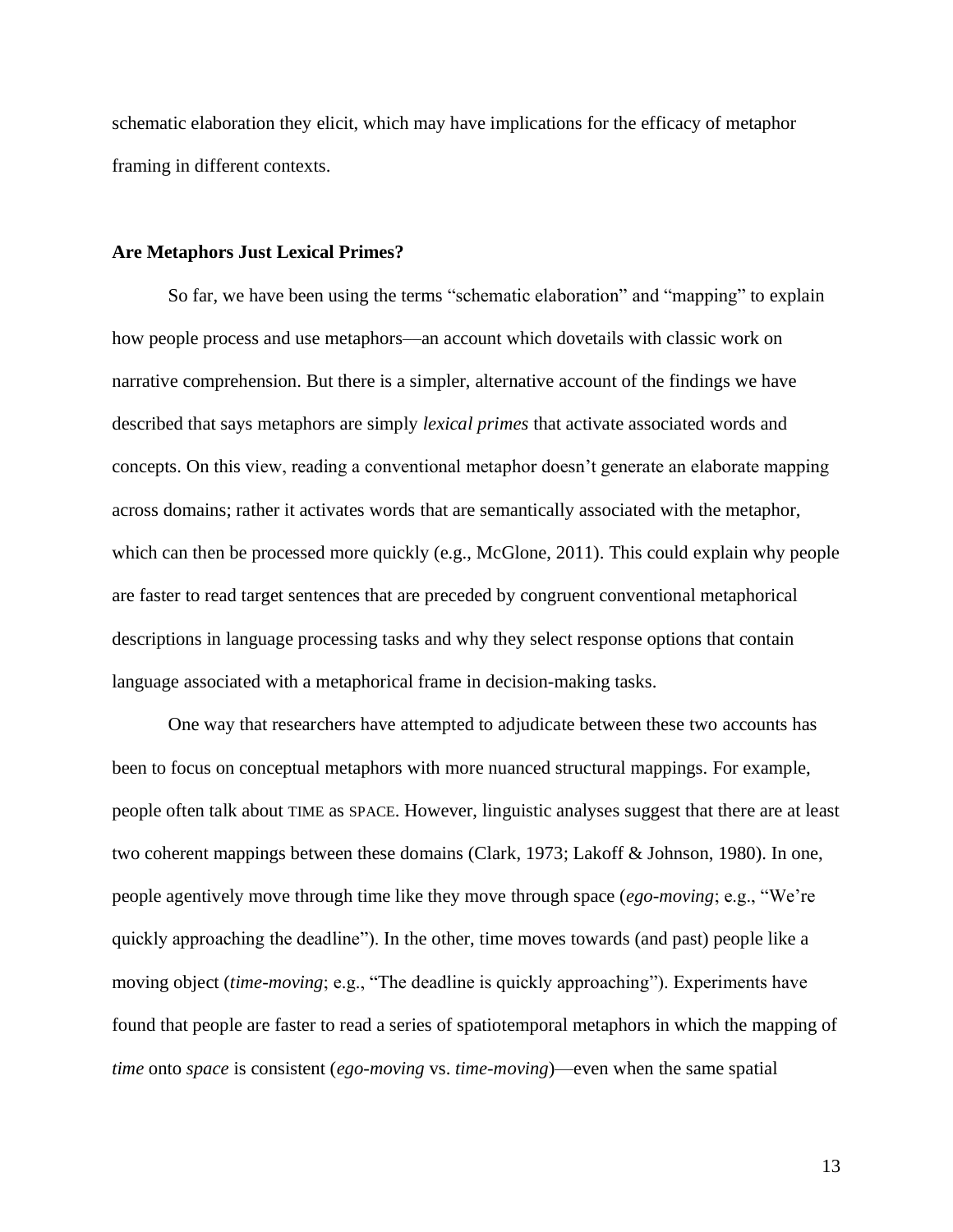language (e.g., *ahead, before, behind*) is used for both types of metaphors, thus controlling for lexical priming (Gentner, Imai, & Boroditsky, 2002; McGlone & Harding, 1998).

In the context of metaphorical framing, the results of several studies suggest that metaphor frames do more than simply activate lexical associations (e.g., Hendricks, Demjén, Semino, & Boroditsky, 2018; Thibodeau & Boroditsky, 2011; Thibodeau, Crow, & Flusberg, 2018). For example, reading a metaphorical statement that compares police officers to "warriors" or "guardians" predictably affects peoples' attitudes toward law enforcement and the criminal justice system; participants report more favorable attitudes when police officers are metaphorical "*guardians* of the community" and less favorable attitudes when police officers are metaphorical "*warriors* of the community." If these results could be explained by lexical priming, then simply exposing people to the word "warrior" or "guardian" (absent a metaphorical comparison to police officers) should have a similar influence on peoples' attitudes. An empirical test of this possibility showed that it doesn't work (Thibodeau, Crow, & Flusberg, 2017). This supports the view that metaphor framing effects are the result of more nuanced cognitive processes than lexical priming alone.

## **Interim Summary**

Experimental research on how people process conceptual metaphors in discourse and use them to make decisions paints a nuanced, but dynamic picture of the cognitive representations and processes involved. It suggests that metaphors are special in the way that they leverage what people know about clearly delineated conceptual domains (like viral epidemics and journeys in vehicles) to represent and reason about more complex ones (like crime and politics). This makes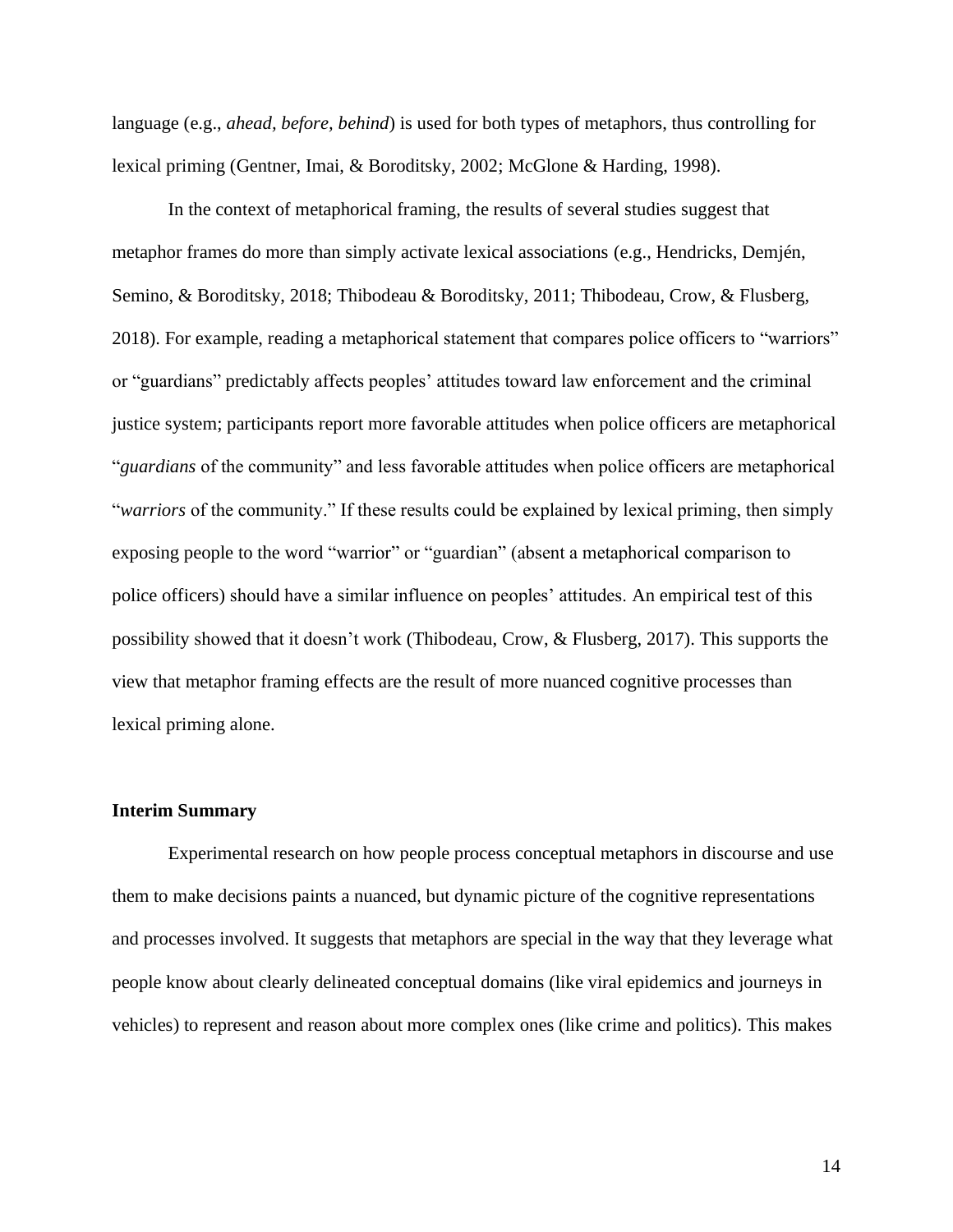metaphors particularly useful in advertising, teaching, and science, which all require effectively communicating about new, unfamiliar, complex, and abstract topics.

On the other hand, we have situated this work in the broader literature on discourse processing to highlight some of the underlying similarities between metaphor processing *per se* and language processing in general (see also Gibbs & Gerrig, 1989). Processing metaphorical language in context, like literal language, involves more than simply retrieving the lexical entries of individual words or activating semantically related concepts. It requires people to elaborate on what is actually described, drawing on pre-existing schematic knowledge to fill in the gaps, which, in turn, affects how we construe and reason about events.

This perspective highlights a limitation of the view that conventional metaphors are processed idiomatically, like literal language, because it obscures the elaboration problem. It also highlights a limitation of research that focuses on de-contextualized instances of metaphor comprehension like isolated cases of nominal metaphors (e.g., "My job is a jail"; see Glucksberg, 2001). Isolated instances of metaphor in language are somewhat common, but metaphors are typically used more systematically in a wider communicative framework (Gibbs & Gerrig, 1989; Lakoff & Johnson, 1980).

## **What Schematic Elaboration Leaves Out**

In the course of exploring the schematic elaboration account of metaphor we have intentionally sidestepped several important issues about the nature of metaphorical language and cognitive processing. One reason is that, like many classic accounts in cognitive psychology, the schematic elaboration view is somewhat vague. There are open questions about the format of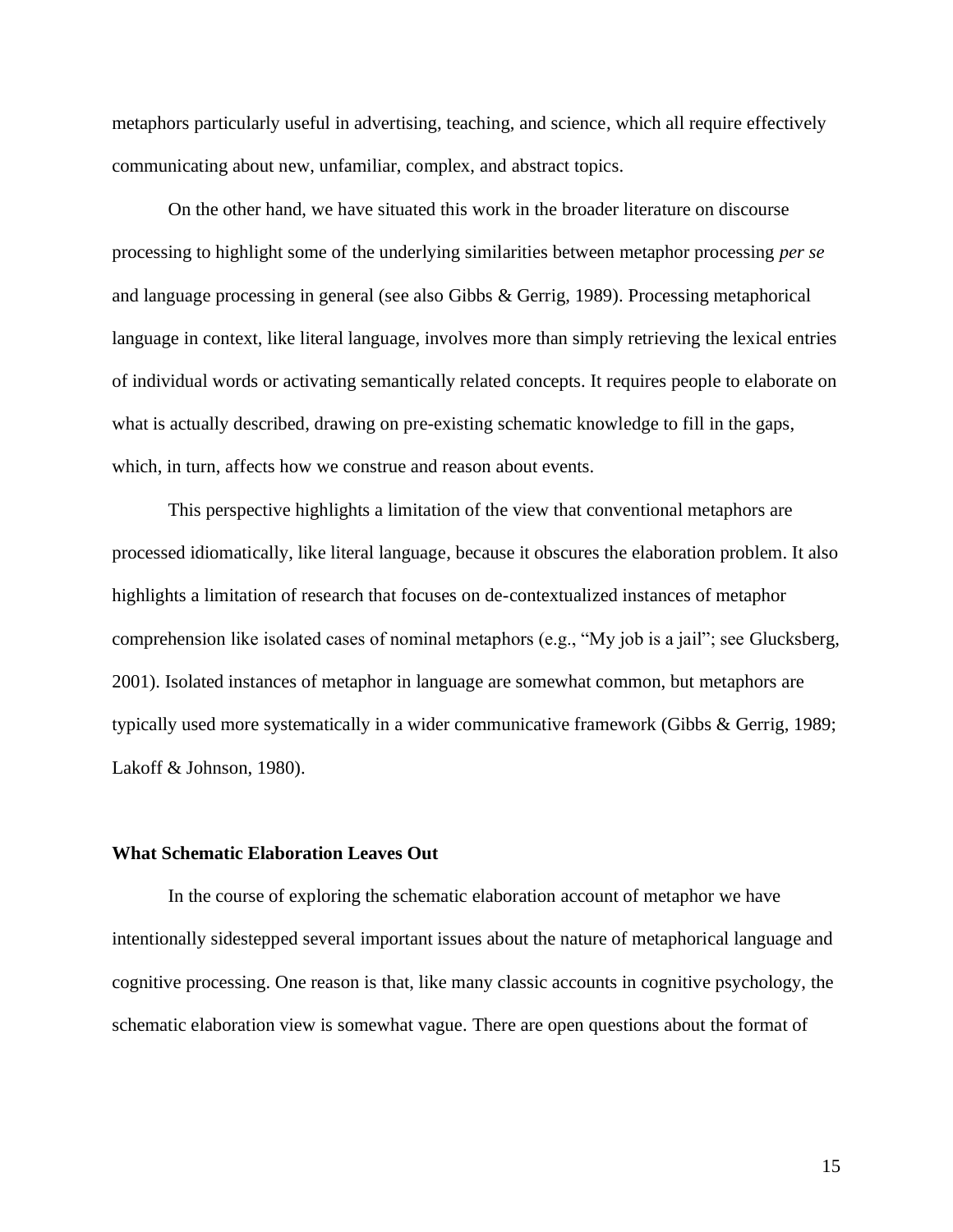schematic knowledge structures and the processes involved in carrying out conceptual mappings. These open questions are opportunities for future research.

For example, there are several competing computational frameworks that invoke distinct cognitive (and neural) mechanisms to explain the conceptual mapping process––though most of them are consistent with schematic elaboration at a certain level of abstraction. Some models propose that "mapping" must be carried out by a dedicated process that identifies correspondences between symbolic (or hybrid) representations of the source and target domains (Doumas, Hummel, & Sandhofer, 2008; Falkenhainer, Forbus, & Gentner, 1989; Hummel & Holyoak, 1997). Other models suggest that "mapping" may be a more emergent phenomenon that is a function of how information is propagated through networks comprised of distributed (and potentially overlapping) conceptual representations (Flusberg, Thibodeau, Sternberg, & Glick, 2010; Kollias & McClelland, 2013; Leech, Mareschal, & Cooper, 2008; Thibodeau, Flusberg, Glick, & Sternberg, 2013). These two classes of models may be best suited to capturing different types of behavioral findings, which could indicate that a more complex and heterogenous account of metaphorical cognition is needed. On the other hand, none of these models has been used to generate testable predictions about precisely when and why we should expect certain metaphors to shape judgments and decision-making.

A related issue concerns the role of embodied experience in the development and representation of metaphorical concepts<sup>4</sup>. Lakoff and Johnson (1980; 1999) pointed out that many of the source domains for conventional metaphors derive from everyday embodied experiences, like moving through space (e.g., "let's *move* the meeting *forward*") and sensory

<sup>&</sup>lt;sup>4</sup> We have argued elsewhere that connectionist models that learn the statistical patterns in their input via an errordriven learning process and store information in overlapping, distributed representations may provide a framework for understanding the role of embodied experience in metaphor and thought (Flusberg et al., 2010; see also Feldman, 2008).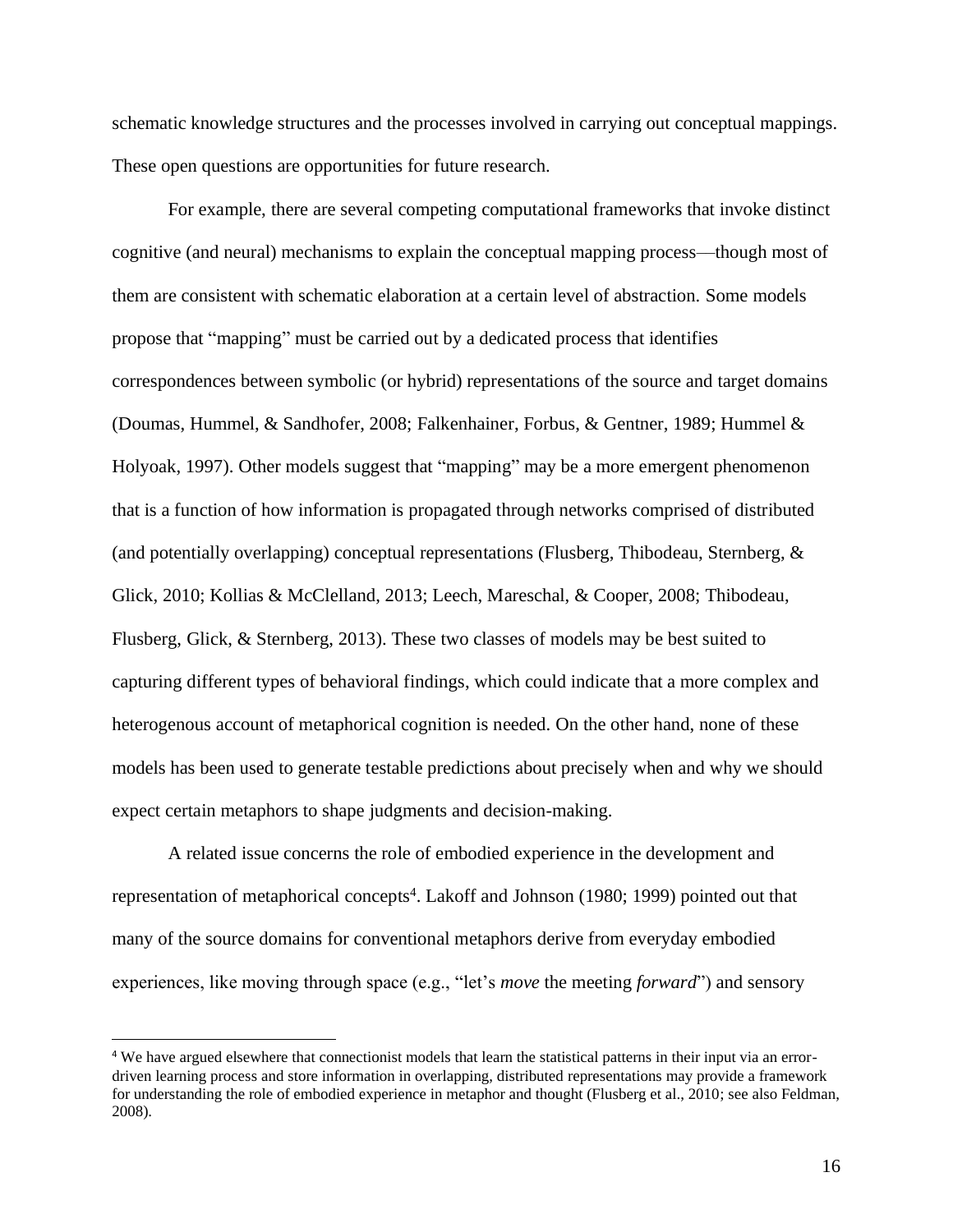perception (e.g., "her alibi *smells fishy.*" See also Gibbs, 1996; Gibbs, Lima, & Francozo, 2004). This highlights the importance of metaphor as a mechanism for grounding representations of abstract concepts that we cannot experience directly through the senses (e.g., TIME, SUSPICIOUSNESS), and fits with an emerging view that many, if not all conceptual processes are supported by embodied, sensorimotor representations (e.g., Barsalou, 2008; Bergen, 2012; Feldman, 2008; Gibbs, 2005, 2006; Gibbs & Matlock, 2008; Lakoff & Johnson, 1999). However, there are still disagreements about what it means for a metaphorical concept to be "embodied" and whether the empirical literature actually supports such a conclusion (e.g., Casasanto & Gijssels, 2015; Lakens, 2014).

Consider the headline-grabbing "embodied priming" studies that have appeared in recent years, which seem to demonstrate that that subtle sensory experiences can dramatically shift how people think about a metaphorically-linked target domain (for review, see Lee & Schwartz, 2014; Meier, Schnall, Schwarz, & Bargh, 2012). For instance, one study found that literally smelling something fishy made people more suspicious and less cooperative in an economic trust game (Lee & Schwarz, 2012), while another found that people who held a hot (versus cold) cup of coffee evaluated another person as having a (metaphorically) warmer personality (Williams  $\&$ Bargh, 2008). Findings like these have been taken as evidence that metaphorical concepts are meaningfully embodied and grounded in sensorimotor representations in the brain (Lee & Schwartz, 2014; Meier et al., 2012). However, this work has been criticized on both theoretical and empirical grounds (e.g., Lakens, 2014). One the one hand, many of these studies have failed to replicate when subjected to stricter methodological procedures––including the relationship between physical and interpersonal warmth (Chabris et al., 2018). On the other hand, it remains unclear whether priming techniques can even in principle rule out alternative, "non-embodied"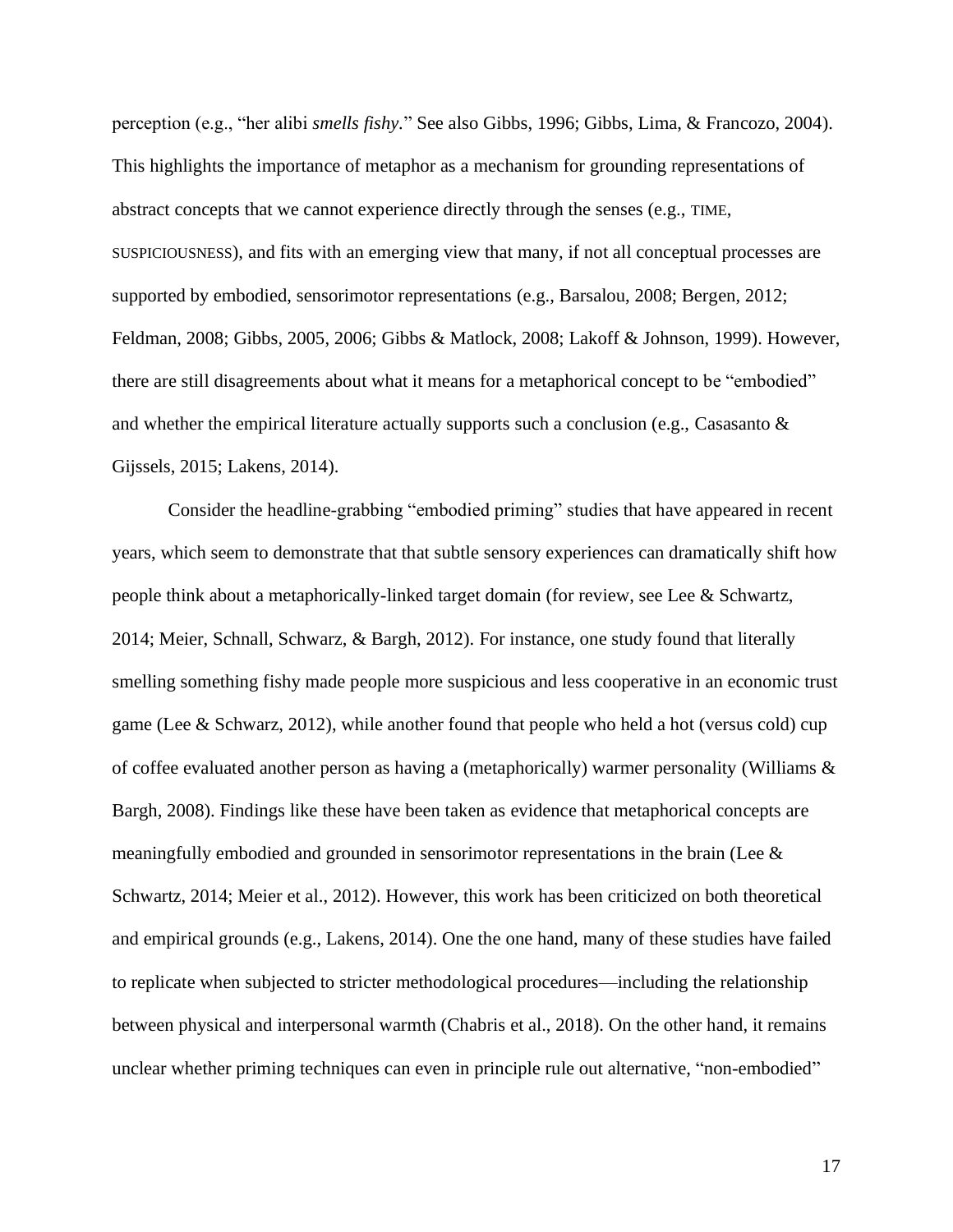accounts of metaphoric representation (Casasanto & Gijssels, 2015). Beyond calling attention to the important distinction between metaphor "framing" (explicitly characterizing the target domain in terms of the source domain) and "priming" (simply activating the source domain of a conceptual metaphor), the schematic elaboration account has little to add to debates over the embodiment of metaphorical concepts, so we leave it to future research to resolve this issue.

One thing we *can* say about the view of metaphor developed in this chapter is that, like many early models in cognitive psychology, it ignores a critical mental ingredient: emotion. As far back as Aristotle, scholars interested in metaphor and persuasive communication have emphasized that the power of figurative language derives not only from its structural entailments, but also from the emotional impact it has on the listener (see Bowers & Osborn, 1966; Hitchon, 1997; Johnson & Taylor, 1981; Reali, Soriano, & Rodriguez, 2016; Siltanen, 1981; Thibodeau, Crow, & Flusberg, 2017). Many common metaphorical source domains, like WAR, DISEASE, and BEAST, are associated with high levels of arousal and negative valence, which can elicit feelings of disgust and fear that shape attitudes and decision-making (e.g., Citron & Goldberg, 2014; Flusberg, Matlock, & Thibodeau, 2018; Winter, 2019). While the affective component of metaphor processing and metaphor use has received increased attention in recent years, models of metaphor have yet to fully grapple with this issue, and it promises to be a fertile ground for future research (cf. Holyoak & Stamenkovic, 2018).

# **Conclusions**

The prevalence and systematicity of metaphor in language raises fundamental questions about the language system, the conceptual system, and the relationship between language and thought. We have focused on the specific question of how people understand conventional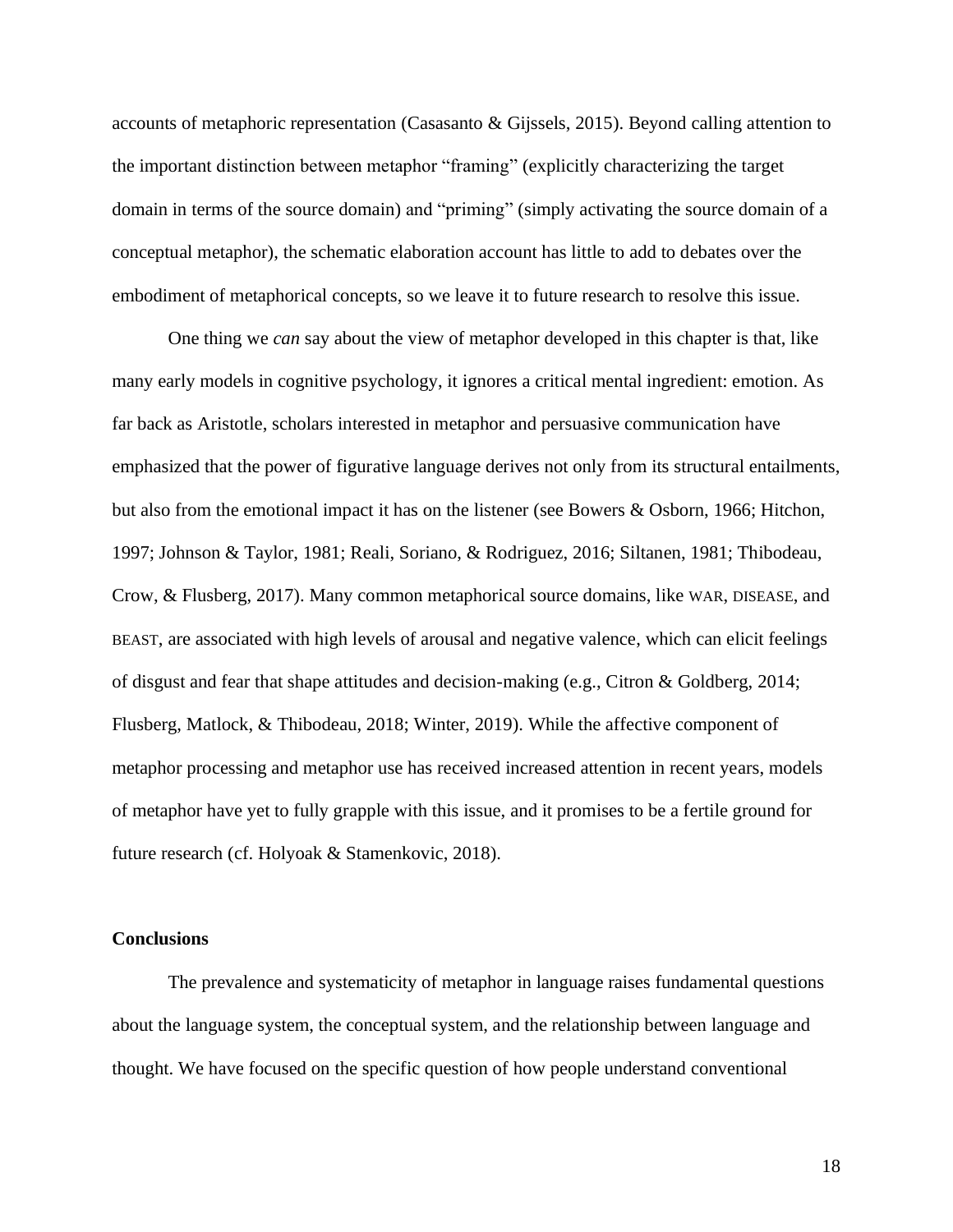metaphors in a discourse context. Conventional metaphors often draw from well-established conceptual mappings in language; are these mappings called to mind when people read them? Results of studies that measure how quickly people read metaphoric language and the inferences people make about metaphorically framed dilemmas suggest that they do. Metaphors influence how people *elaborate* on descriptions of events in language, leveraging what people know about the source domain to structure and color their mental representation of the target domain.

The way that metaphors draw on prior schematic knowledge from one domain to shape how people understand another (semantically unrelated) domain distinguishes it from nonmetaphorical language. But some of the basic processes involved in making meaning from metaphorical language in context, like the activation of prior schematic knowledge to augment mental representations, are similar to those involved in non-metaphorical language processing. Highlighting these similarities and differences, we think, can help researchers develop more comprehensive theories of language processing and knowledge representation as well as paving the way towards fruitful avenues of future research.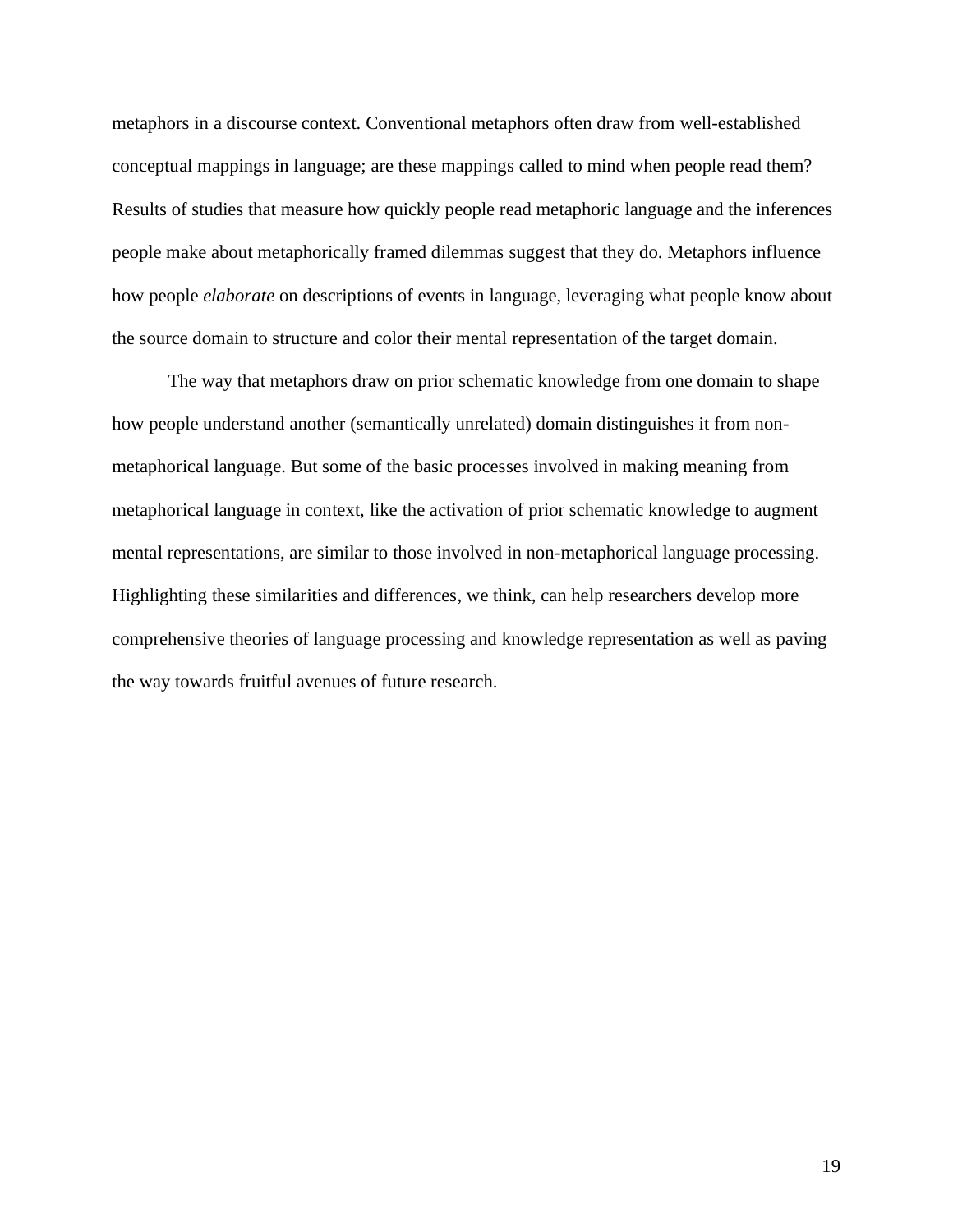## **References**

Barsalou, L. W. (2008). Grounded cognition. *Annual Review of Psychology*, *59*, 617-645.

- Bartlett, F. C. (1932). Remembering: An experimental and social study. *Cambridge: Cambridge University*.
- Bergen, B. K. (2012). *Louder than words: The new science of how the mind makes meaning*. New York: Basic Books.
- Boroditsky, L. (2000). Metaphoric structuring: Understanding time through spatial metaphors. *Cognition*, *75*(1), 1-28.
- Bowdle, B. F., & Gentner, D. (2005). The career of metaphor. *Psychological review*, *112*(1), 193-216.
- Bower, G. H., Black, J. B., & Turner, T. J. (1979). Scripts in memory for text. *Cognitive Psychology*, *11*(2), 177-220.
- Bowers, J. W., & Osborn, M. M. (1966). Attitudinal effects of selected types of concluding metaphors in persuasive speeches. *Communications Monographs*, *33*(2), 147-155.
- Bransford, J. D., & Johnson, M. K. (1972). Contextual prerequisites for understanding: Some investigations of comprehension and recall. *Journal of verbal learning and verbal behavior*, *11*(6), 717-726.
- Casasanto, D., & Gijssels, T. (2015). What makes a metaphor an embodied metaphor? *Linguistics Vanguard, 1*(1), 327-337.
- Chabris, C. F., Heck, P. R., Mandart, J., Benjamin, D. J., & Simons, D. J. (2018). No Evidence That Experiencing Physical Warmth Promotes Interpersonal Warmth. *Social Psychology*
- Christmann, U., & Göhring, A. L. (2016). A German-language replication study analysing the role of figurative speech in reasoning. *Scientific data*, *3*, 160098.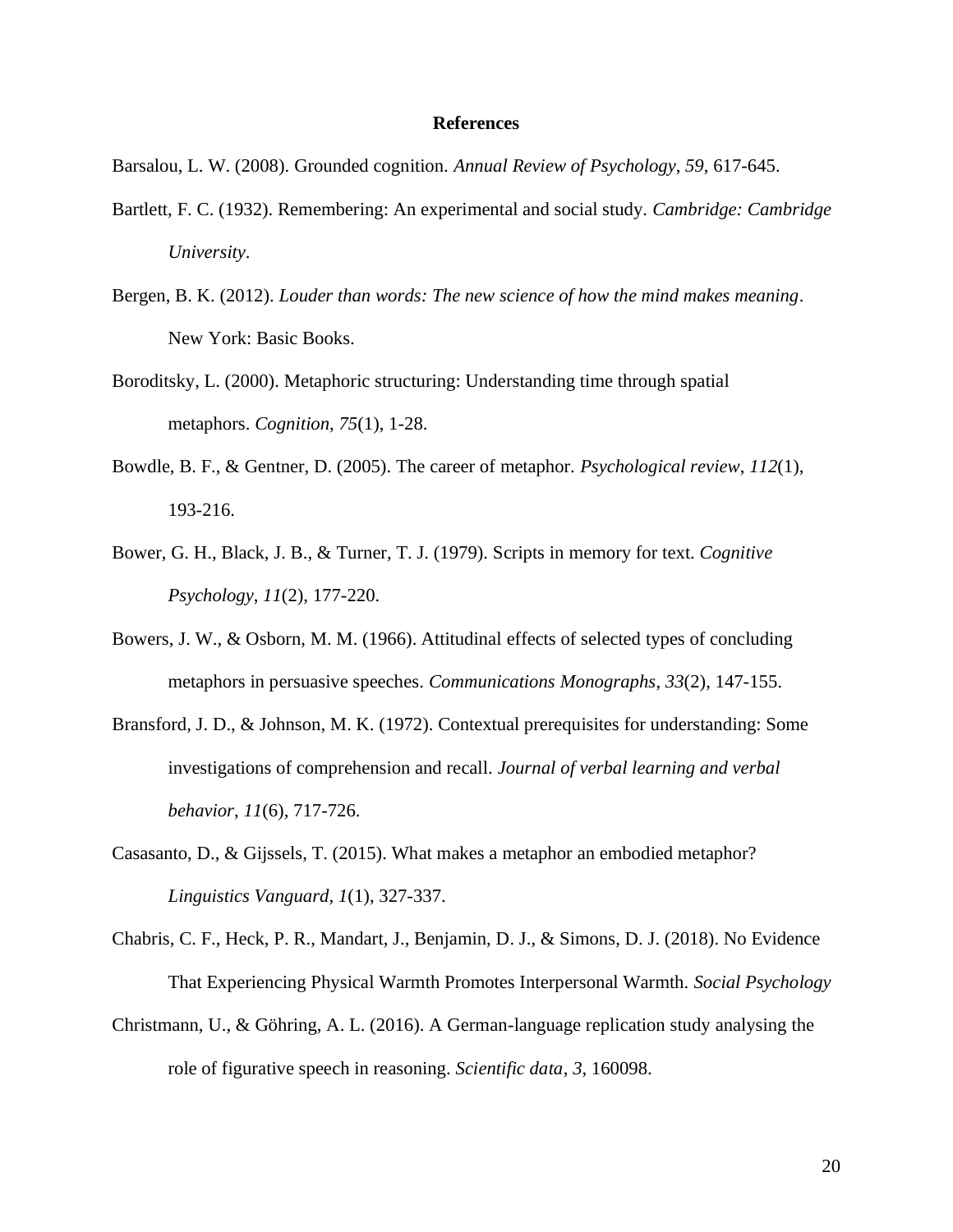- Citron, F. M., & Goldberg, A. E. (2014). Metaphorical sentences are more emotionally engaging than their literal counterparts. *Journal of Cognitive Neuroscience*, *26*(11), 2585-2595.
- Clark, H.H. (1973) Space, time, semantics, and the child. In Cognitive Development and the Acquisition of Language (Moore, T., ed.), pp. 27–63, Academic Press.

Clark, H.H. (1996). *Using Language.* Cambridge: Cambridge University Press.

- Doumas, L., Hummel, J., & Sandhofer, C. (2008). A theory of the discovery and predication of relational concepts. *Psychological Review, 115*, 1–43.
- Elmore, K. C., & Luna-Lucero, M. (2017). Light bulbs or seeds? How metaphors for ideas influence judgments about genius. *Social Psychological and Personality Science*, *8*(2), 200-208.
- Falkenhainer, B., Forbus, K. D., & Gentner, D. (1989). The structure-mapping engine: Algorithm and examples. *Artificial Intelligence, 41,* 1–63.
- Feldman, J. (2008). *From molecule to metaphor: A neural theory of language*. MIT press
- Flusberg, S. J., Lauria, M., Balko, S., & Thibodeau, P. H. (2020). Effects of Communication Modality and Speaker Identity on Metaphor Framing. *Metaphor and Symbol*, 1-17.
- Flusberg, S. J., Matlock, T., & Thibodeau, P. H. (2017). Metaphors for the war (or race) against climate change. *Environmental Communication*, *11*(6), 769-783.
- Flusberg, S. J., Matlock, T., & Thibodeau, P. H. (2018). War metaphors in public discourse. *Metaphor and Symbol, 33*(1), 1-18.
- Flusberg, S. J., Thibodeau, P. H., Sternberg, D. A., & Glick, J. J. (2010). A connectionist approach to embodied conceptual metaphor. *Frontiers in Psychology*, 1:12.
- Gentner, D. (1983). Structure-mapping: A theoretical framework for analogy. *Cognitive Science*, *7*(2), 155-170.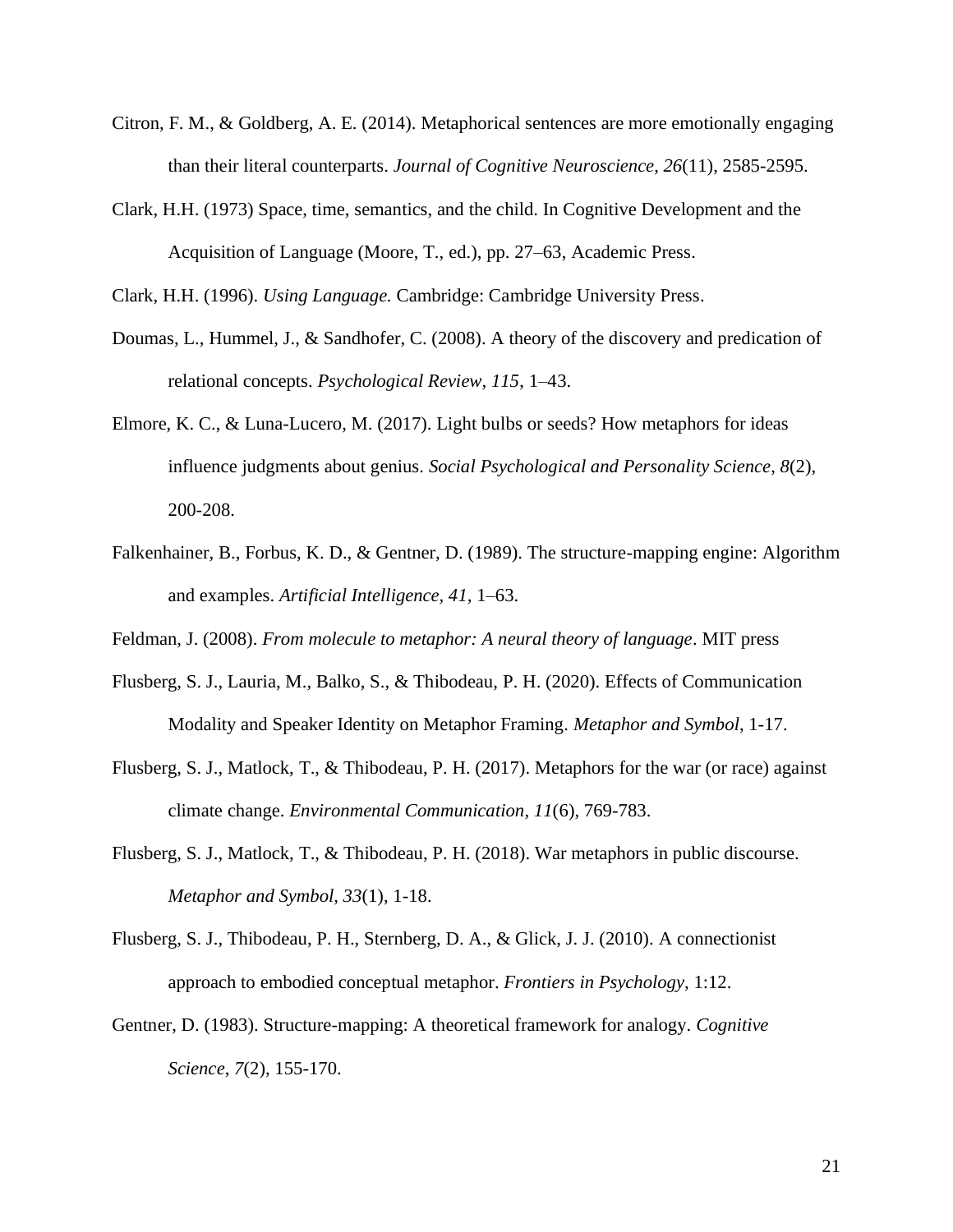- Gentner, D., & Asmuth, J. (2017). Metaphoric extension, relational categories, and abstraction. *Language, Cognition and Neuroscience*, 1-10.
- Gentner, D., Imai, M., & Boroditsky, L. (2002). As time goes by: Evidence for two systems in processing space→ time metaphors. *Language and cognitive processes*, *17*(5), 537-565.
- Gibbs Jr, R. W. (1984). Literal meaning and psychological theory. *Cognitive Science*, *8*(3), 275- 304.
- Gibbs Jr, R. W. (1994). *The poetics of mind: Figurative thought, language, and understanding*. Cambridge University Press.
- Gibbs Jr, R. W. (1996). Why many concepts are metaphorical. *Cognition*, *61*(3), 309-319.
- Gibbs Jr, R. W. (2005). *Embodiment and cognitive science*. Cambridge University Press.
- Gibbs Jr, R. W. (2006). Metaphor interpretation as embodied simulation. *Mind & Language*, *21*(3), 434-458.
- Gibbs Jr, R. W. (2011). Evaluating conceptual metaphor theory. *Discourse Processes*, *48*(8), 529-562.
- Gibbs Jr, R. W., & Colston, H. L. (2012). *Interpreting figurative meaning*. Cambridge University Press.
- Gibbs Jr, R. W., & Gerrig, R. J. (1989). How context makes metaphor comprehension seem 'special'. *Metaphor and Symbol*, *4*(3), 145-158.
- Gibbs Jr, R. W., Lima, P. L. C., & Francozo, E. (2004). Metaphor is grounded in embodied experience. *Journal of pragmatics*, *36*(7), 1189-1210.
- Gibbs, R. W, Jr., & Matlock, T. (2008). Metaphor, imagination, and simulation: Psycholinguistic evidence. In R. W. Gibbs, Jr. (Ed.), *The Cambridge handbook of metaphor and thought* (pp. 161-176). New York, NY, US: Cambridge University Press.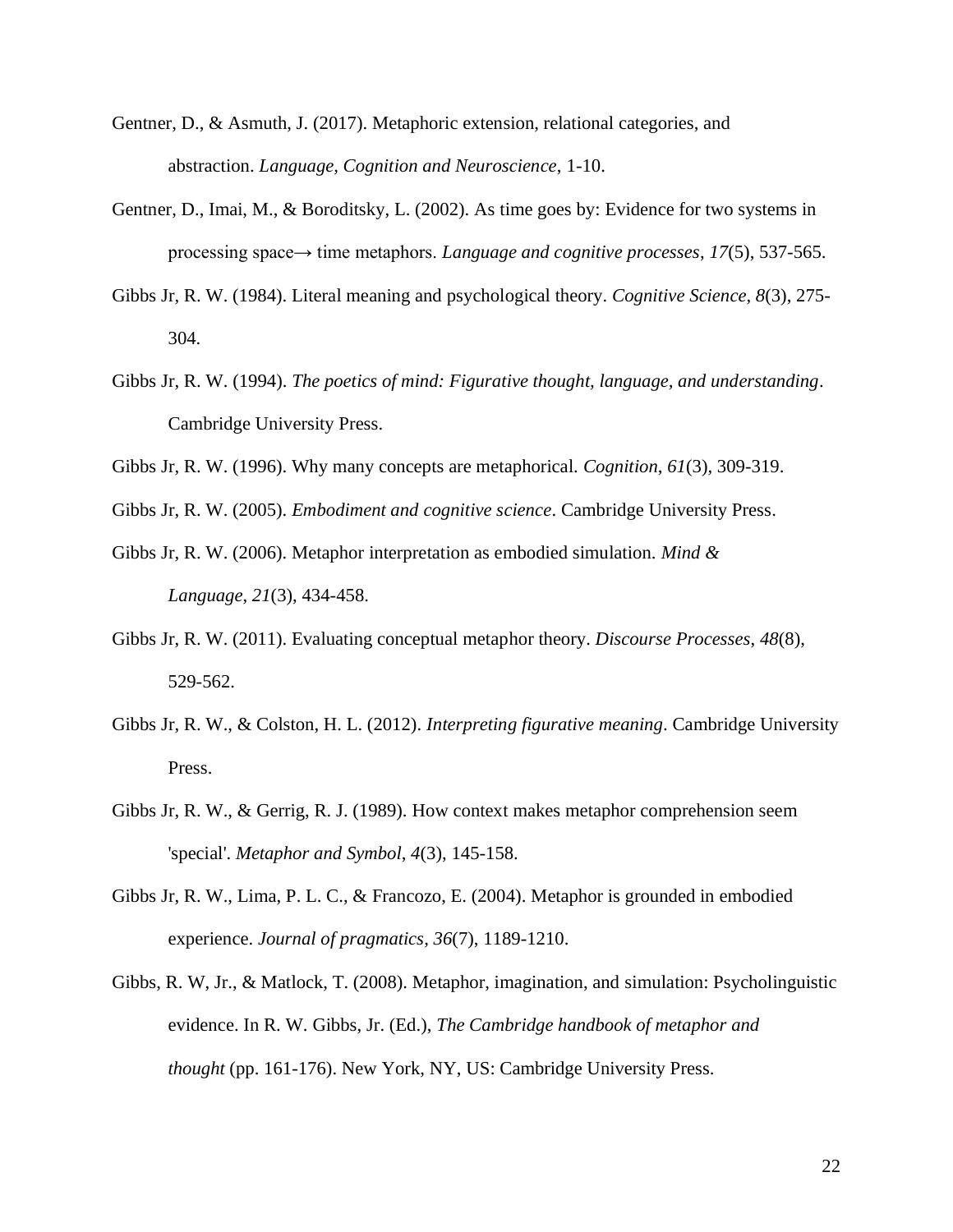Gibbs, R. W. (2015). Counting Metaphors: What Does this Reveal about Language and Thought?. *Cognitive Semantics*, *1*(2), 155-177.

Gibbs, R. W. (2017). *Metaphor Wars*. Cambridge University Press.

- Graesser, A. C., Millis, K. K., & Zwaan, R. A. (1997). Discourse comprehension. *Annual Review of Psychology*, *48*(1), 163-189.
- Grice, P. (1975). Logic and conversation. In P. Cole and J. Morgan (Eds.) *Syntax and Semantics* (pp. 41-58). New York: Academic Press.
- Hauser, D. J., & Schwarz, N. (2015). The war on prevention: Bellicose cancer metaphors hurt (some) prevention intentions. *Personality and Social Psychology Bulletin, 41*(1), 66-77.
- Hendricks, R. K., Demjén, Z., Semino, E., & Boroditsky, L. (2018). Emotional implications of metaphor: Consequences of metaphor framing for mindset about cancer. *Metaphor & Symbol, 33*(4), 267-279.
- Hitchon, J. C. (1997). The locus of metaphorical persuasion: An empirical test. *Journalism & Mass Communication Quarterly*, *74*(1), 55-68.
- Holyoak, K. J., & Stamenković, D. (2018). Metaphor comprehension: A critical review of theories and evidence. *Psychological bulletin*, *144*(6), 641.
- Hummel, J. E., & Holyoak, K. J. (1997). Distributed representations of structure: A theory of analogical access and mapping. *Psychological Review, 104,* 427–466.
- Johnson, J. T., & Taylor, S. E. (1981). The effect of metaphor on political attitudes. *Basic and Applied Social Psychology*, *2*(4), 305-316.
- Keefer, L. A., Landau, M. J., Sullivan, D., & Rothschild, Z. K. (2014). Embodied metaphor and abstract problem solving: Testing a metaphoric fit hypothesis in the health domain. *Journal of Experimental Social Psychology, 55,* 12-20.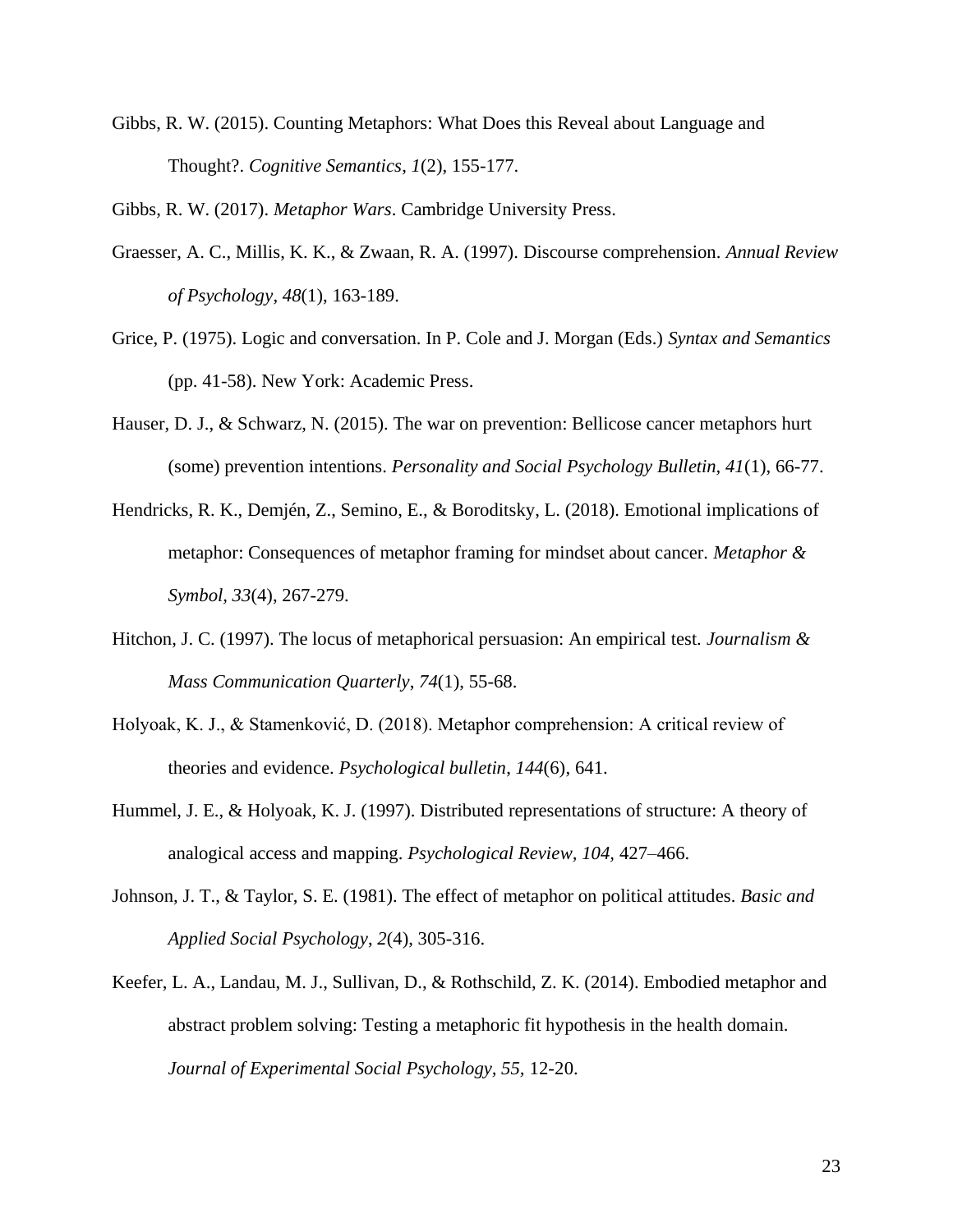- Keysar, B., Shen, Y., Glucksberg, S., & Horton, W. S. (2000). Conventional language: How metaphorical is it?. *Journal of Memory and Language*, *43*(4), 576-593.
- Kintsch, W., & Van Dijk, T. A. (1978). Toward a model of text comprehension and production. *Psychological Review*, *85*(5), 363.
- Kollias, P. & McClelland, J. L. (2013). Context, cortex, and associations: A connectionist developmental approach to verbal analogies. *Frontiers in Psychology, 4,* 857.

Lakens, D. (2014). Grounding social embodiment. *Social Cognition, 32,* 168-183.

- Lakoff, G. & Johnson, M. (1980). *Metaphors We Live By*. Chicago: University of Chicago Press.
- Lakoff, G., & Johnson, M. (1999). *Philosophy in the flesh: The embodied mind and its challenge to western thought* (Vol. 28). New York: Basic books.
- Landau, M. J., Keefer, L. A., & Swanson, T. J. (2017). "Undoing" a Rhetorical Metaphor: Testing the Metaphor Extension Strategy. *Metaphor and Symbol*, *32*(2), 63-83.
- Landau, M. J., Sullivan, D., & Greenberg, J. (2009). Evidence that self-relevant motives and metaphoric framing interact to influence political and social attitudes. *Psychological Science*, *20*(11), 1421-1427.
- Lee, S. W. S. & Schwarz, N. (2014). Metaphor in judgment and decision-making. In Landau, M. E., Robinson, M. D., & Meier, B. P. (eds.) *The power of metaphor: Examining its influence on social life*. American Psychological Association, 85-108.
- Lee, S. W., & Schwarz, N. (2012). Bidirectionality, mediation, and moderation of metaphorical effects: The embodiment of social suspicion and fishy smells. *Journal of personality and social psychology*, *103*(5), 737-749.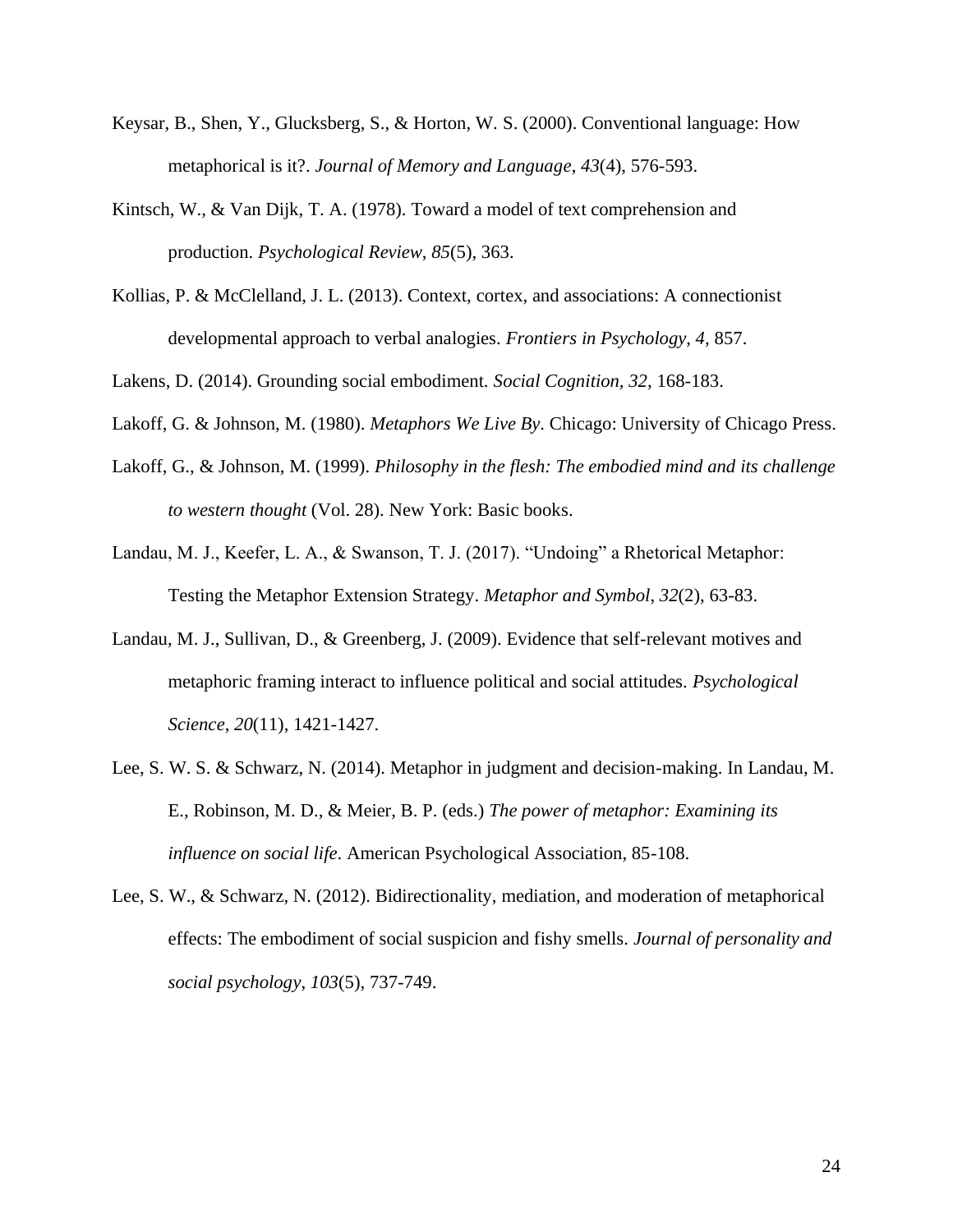Leech, R., Mareschal, D., & Cooper, R. (2008). Analogy as relational priming: A developmental and computational perspective on the origins of a complex cognitive skill. *Behavioral and Brain Sciences*, *31,* 357–378.

Mandler, J. M. (2014). *Stories, scripts, and scenes: Aspects of schema theory*. Psychology Press.

- McGlone, M. S. (2007). What is the explanatory value of a conceptual metaphor? *Language & Communication*, *27*(2), 109-126.
- McGlone, M. S. (2011). Hyperbole, homunculi, and hindsight bias: An alternative evaluation of conceptual metaphor theory. *Discourse Processes*, *48*(8), 563-574.
- McGlone, M. S., & Harding, J. L. (1998). Back (or forward?) to the future: The role of perspective in temporal language comprehension. *Journal of Experimental Psychology: Learning, Memory, and Cognition*, *24*(5), 1211-1223.
- Meier, B. P., Schnall, S., Schwarz, N., & Bargh, J. A. (2012). Embodiment in social psychology. *Topics in Cognitive Science, 4*, 705-716.
- Minsky, M. (1975). A framework for representing knowledge. In *The Psychology of Computer Vision*, P. H. Winston (Ed.), pp. 211-277. McGraw-Hill, New York.
- Murphy, G. L. (1996). On metaphoric representation. *Cognition*, *60*(2), 173-204.
- Murphy, G. L. (1997). Reasons to doubt the present evidence for metaphoric representation. *Cognition*, *62*(1), 99-108.
- Nayak, N. P., & Gibbs, R. W. (1990). Conceptual knowledge in the interpretation of idioms. *Journal of Experimental Psychology: General*, *119*(3), 315-330.
- Pérez-Sobrino, P., & Julich, N. (2014). Let's talk music: A corpus-based account of musical motion. *Metaphor and Symbol*, *29*(4), 298-315.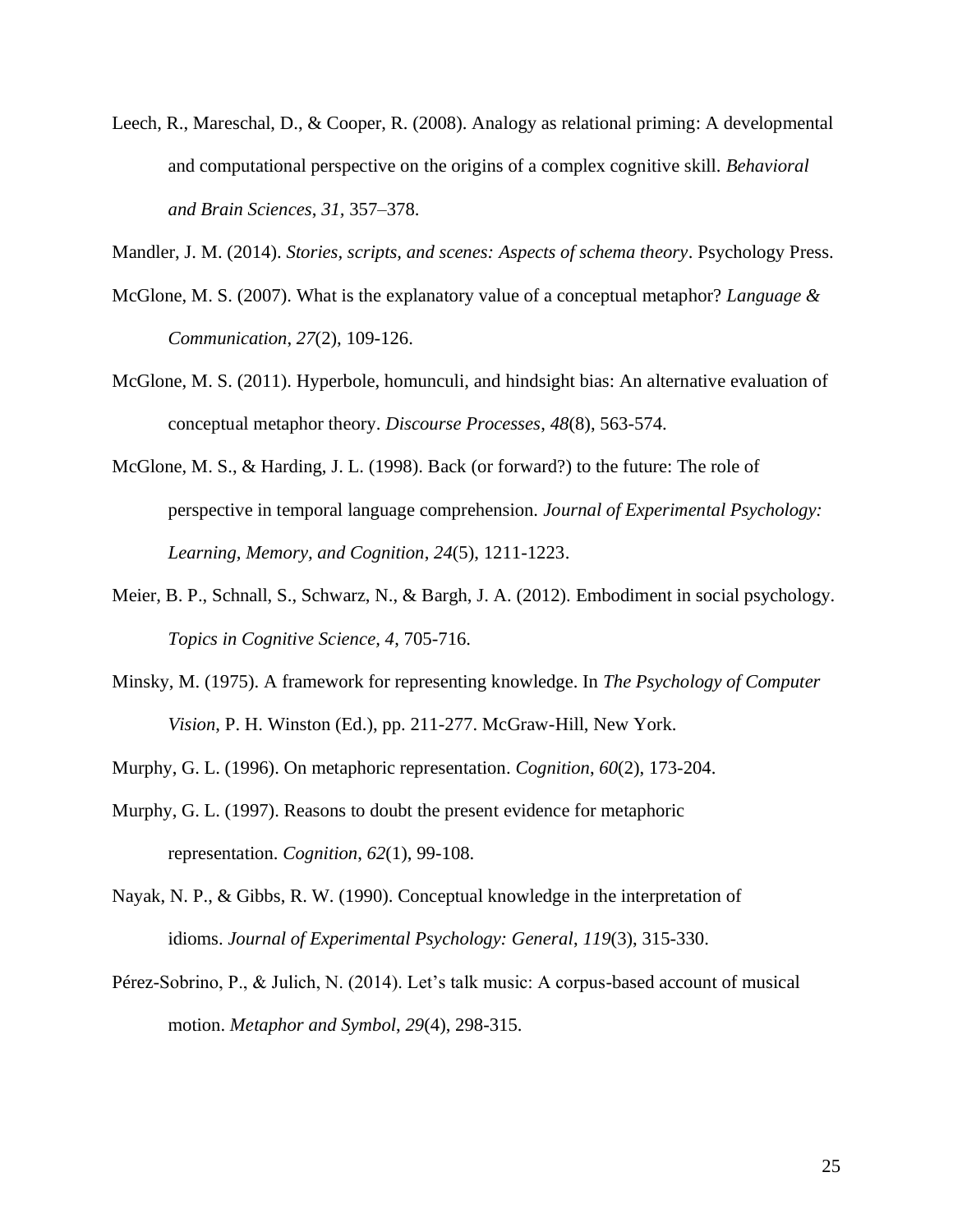- Pinker, S. (2006). Block that metaphor. *The New Republic*. Retrieved Feb 14, 2019: [https://newrepublic.com/article/77730/block-metaphor-steven-pinker-whose-freedom](https://newrepublic.com/article/77730/block-metaphor-steven-pinker-whose-freedom-george-lakoff)[george-lakoff](https://newrepublic.com/article/77730/block-metaphor-steven-pinker-whose-freedom-george-lakoff)
- Pinker, S. (2007). *The stuff of thought: Language as a window into human nature*. Penguin.
- Read, S. J., Cesa, I. L., Jones, D. K., & Collins, N. L. (1990). When is the federal budget like a baby? Metaphor in political rhetoric. *Metaphor and Symbol*, *5*(3), 125-149.
- Reali, F., Soriano, T., & Rodríguez, D. (2016). How we think about depression: The role of linguistic framing. *Revista Latinoamericana de Psicología*, *48*(2), 127-136.
- Reijnierse, W. G., Burgers, C., Krennmayr, T., & Steen, G. J. (2015). How viruses and beasts affect our opinions (or not): The role of extendedness in metaphorical framing. *Metaphor and the Social World, 5(2)*, 245-263.
- Robins, S., & Mayer, R. E. (2000). The metaphor framing effect: Metaphorical reasoning about text-based dilemmas. *Discourse Processes*, *30*(1), 57-86.
- Rumelhart, D. E. (1975). Notes on a schema for stories. In *Representation and understanding* (pp. 211-236).
- Schank, R. C., & Abelson, R. P. (1977). *Scripts, plans, goals, and understanding: An inquiry into human knowledge structures*. Psychology Press.
- Siltanen, S. A. (1981). The persuasiveness of metaphor: A replication and extension. *Southern Speech Communication Journal*, *47*(1), 67-83.
- Sopory, P., & Dillard, J. P. (2002). The persuasive effects of metaphor: A meta‐analysis. *Human Communication Research*, *28*(3), 382-419.
- Sperber, D., & Wilson, D. (1987). Précis of relevance: Communication and cognition. *Behavioral and brain sciences*, *10*(4), 697-710.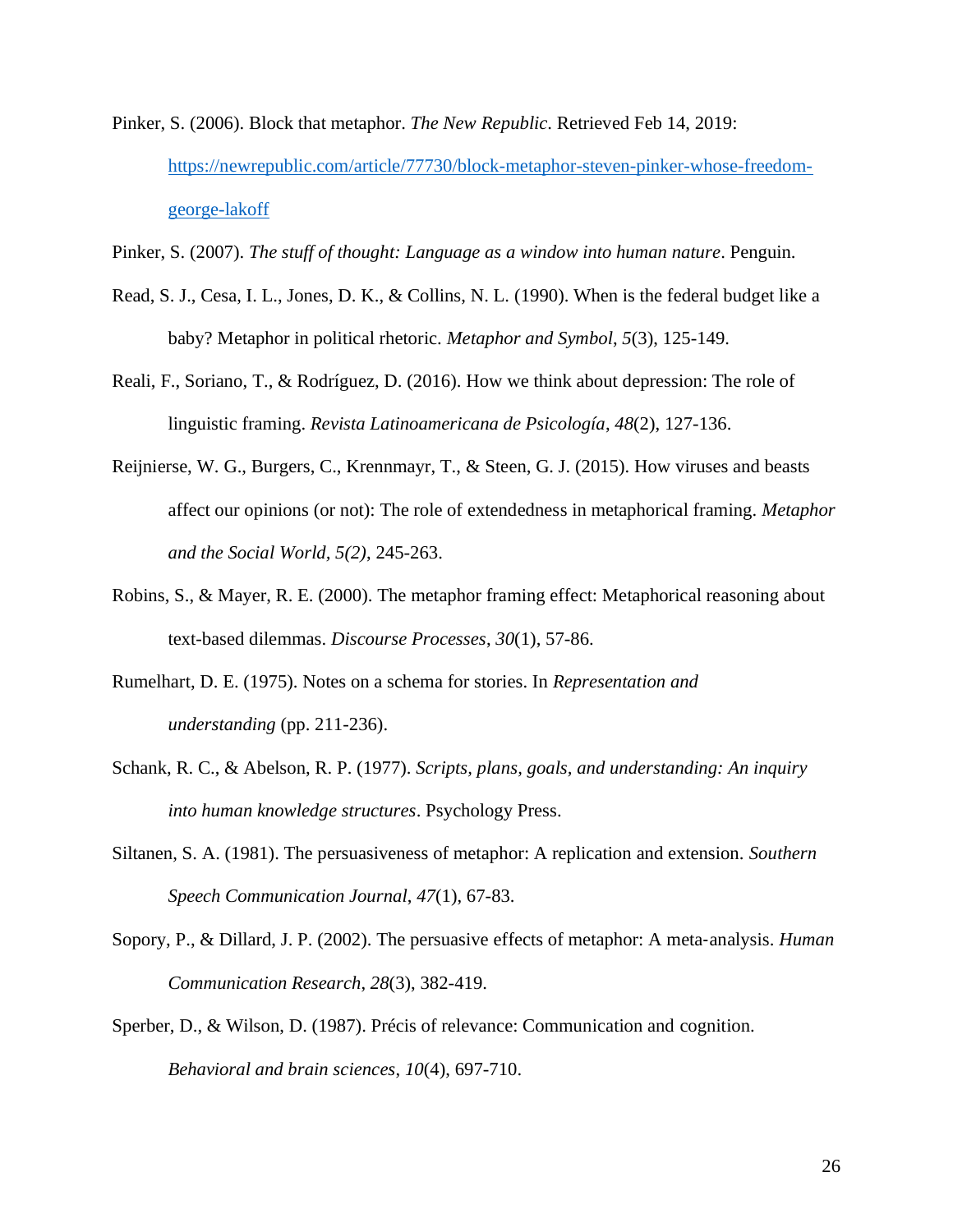- Steen, G. (2008). The paradox of metaphor: Why we need a three-dimensional model of metaphor. Metaphor and Symbol, 23(4), 213-241.
- Steen, G. (2010). *A method for linguistic metaphor identification: From MIP to MIPVU*. John Benjamins Publishing.
- Steen, G. J., Reijnierse, W. G., & Burgers, C. (2014). When do natural language metaphors influence reasoning? A follow-up study to Thibodeau and Boroditsky (2013). *PloS one*, *9*(12), e113536.
- Thibodeau, P. H. (2016). Extended metaphors are the home runs of persuasion: Don't fumble the phrase. *Metaphor and Symbol, 31*(2), 53-72.
- Thibodeau, P. H. (2017). The function of metaphor framing, deliberate or otherwise, in a social world. *Metaphor and the Social World*, *7*(2), 270-290.
- Thibodeau, P. H., & Boroditsky, L. (2011). Metaphors we think with: The role of metaphor in reasoning. *PloS one*, *6*(2), e16782.
- Thibodeau, P. H., & Boroditsky, L. (2013). Natural language metaphors covertly influence reasoning. *PloS one*, *8*(1), e52961.
- Thibodeau, P. H., & Boroditsky, L. (2015). Measuring effects of metaphor in a dynamic opinion landscape. *PloS one*, *10*(7), e0133939.
- Thibodeau, P. H., Crow, L., & Flusberg, S. J. (2017). The metaphor police: A case study of the role of metaphor in explanation. *Psychonomic bulletin & review*, *24*(5), 1375-1386.
- Thibodeau, P. H., & Durgin, F. H. (2008). Productive figurative communication: Conventional metaphors facilitate the comprehension of related novel metaphors. *Journal of Memory and Language*, *58*(2), 521-540.